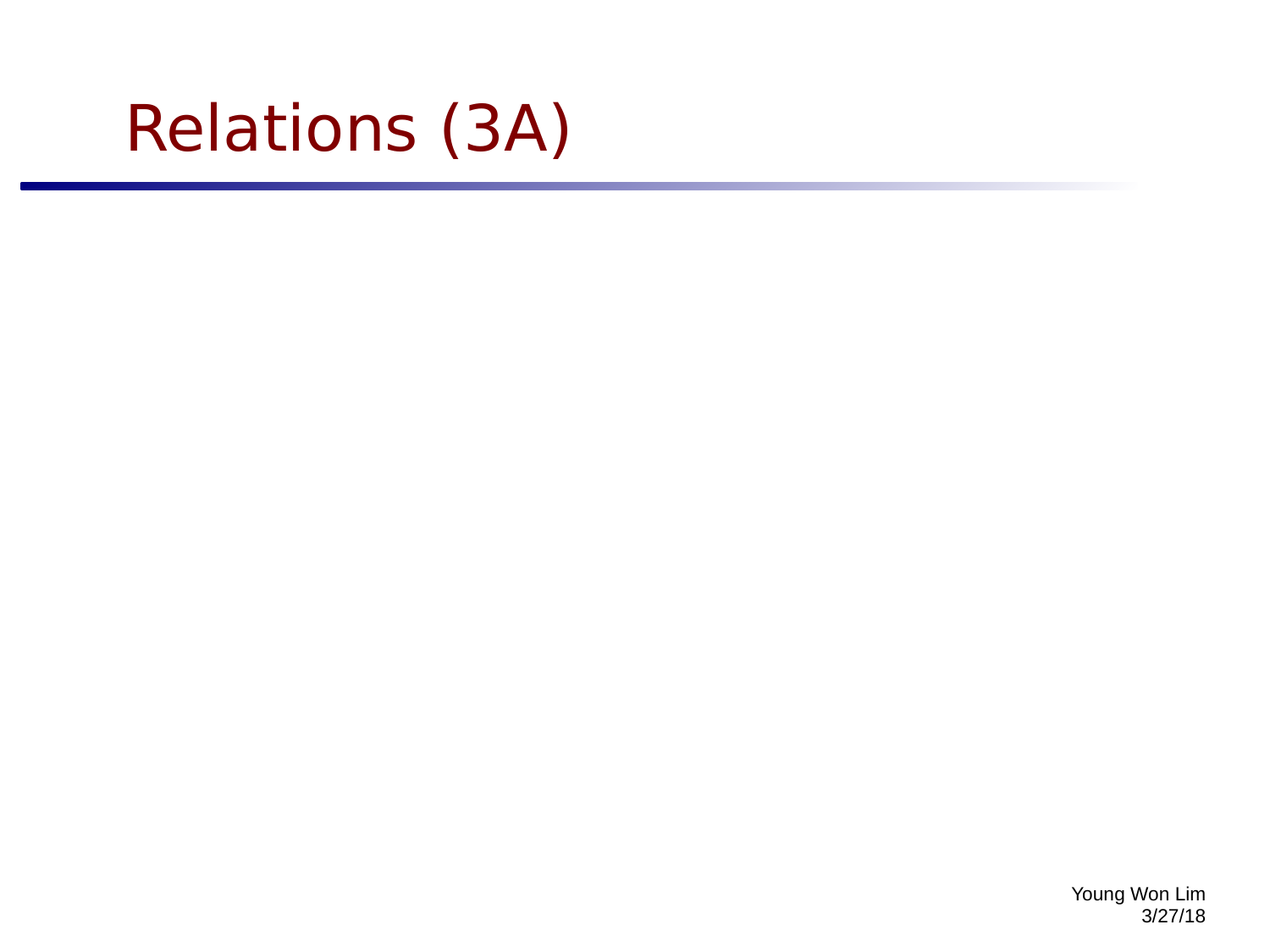Copyright (c) 2015 – 2018 Young W. Lim.

 Permission is granted to copy, distribute and/or modify this document under the terms of the GNU Free Documentation License, Version 1.2 or any later version published by the Free Software Foundation; with no Invariant Sections, no Front-Cover Texts, and no Back-Cover Texts. A copy of the license is included in the section entitled "GNU Free Documentation License".

Please send corrections (or suggestions) to [youngwlim@hotmail.com](mailto:youngwlim@hotmail.com).

This document was produced by using LibreOffice and Octave.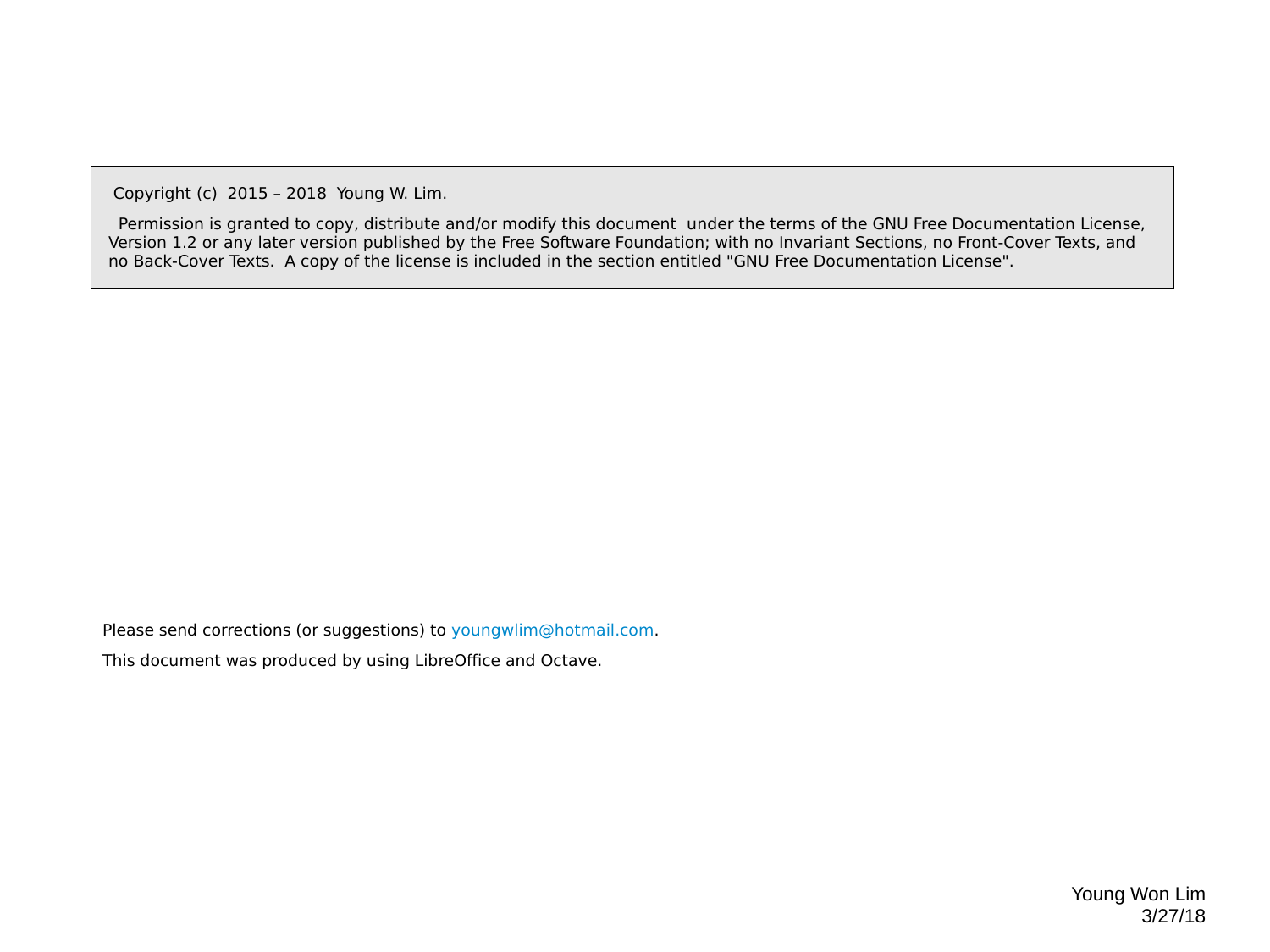#### Cartesian Product



https://en.wikipedia.org/wiki/Cartesian\_product

#### Relations (4B) 3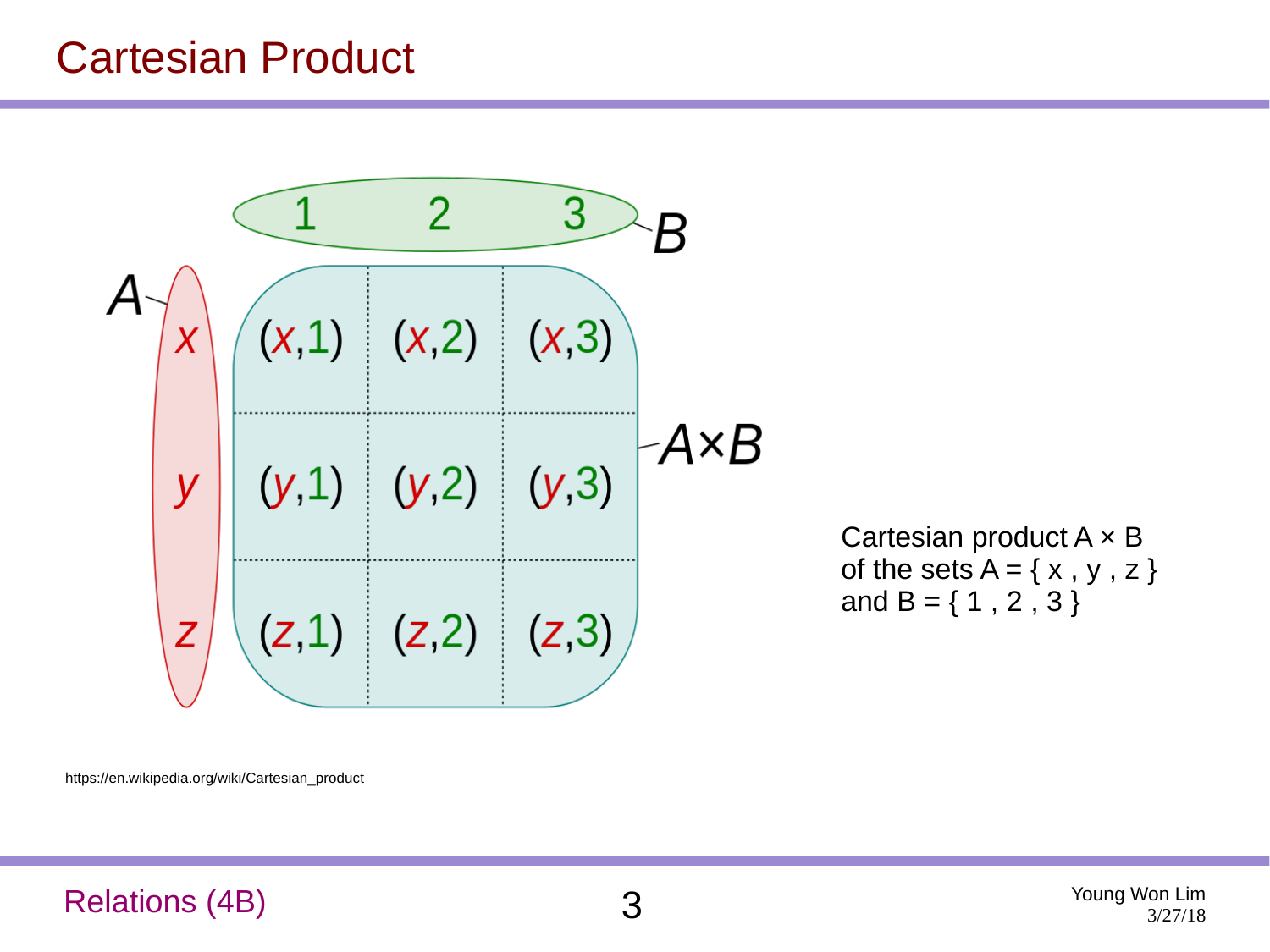#### Cartesian Coordinates



Cartesian coordinates of example points

https://en.wikipedia.org/wiki/Cartesian\_product

#### Relations (4B) 4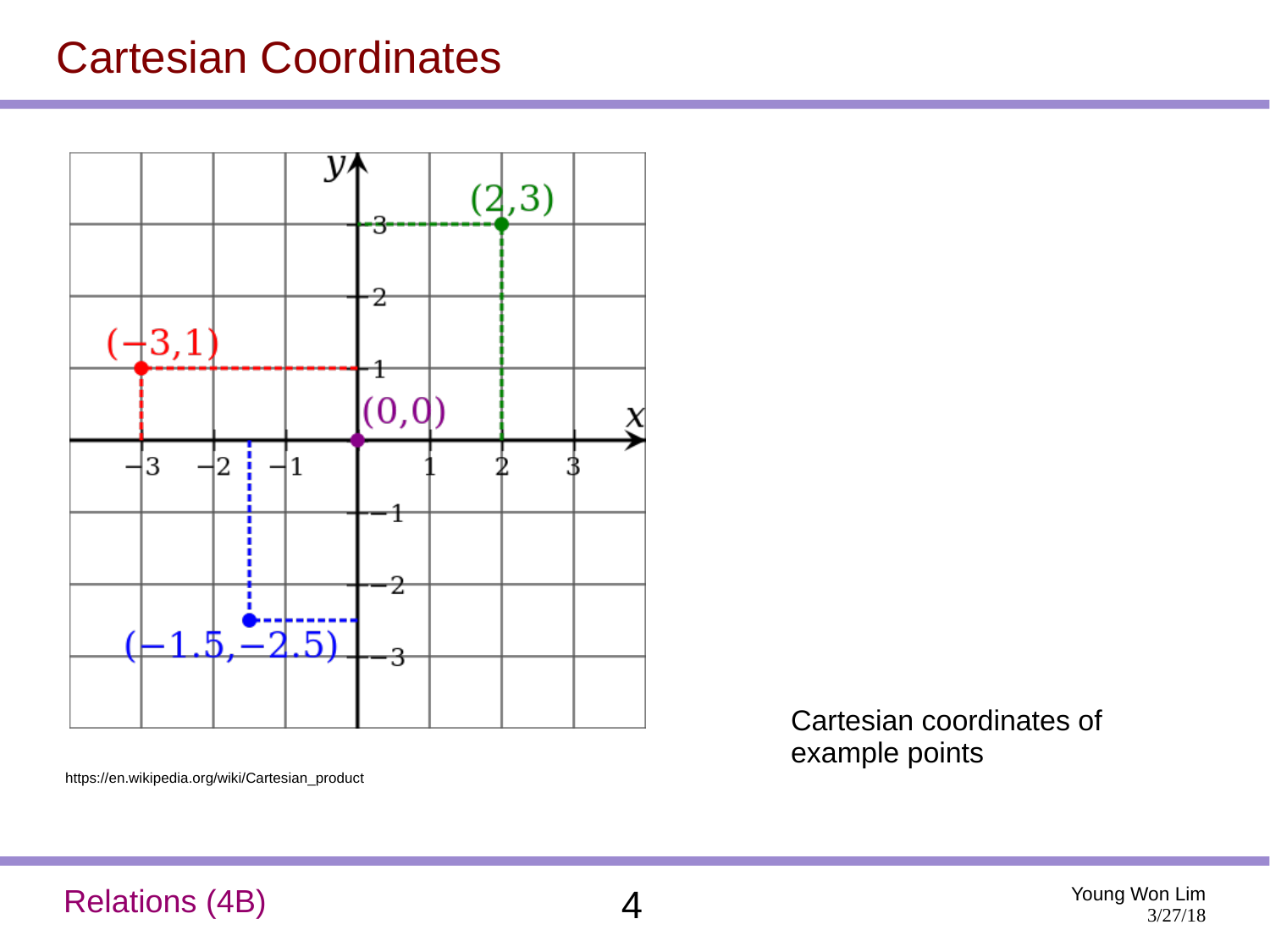#### Cartesian Product

|                | $\mathbf 1$                                                                | 2 <sup>1</sup> | $\overline{3}$                          | $\overline{4}$ | -5    |
|----------------|----------------------------------------------------------------------------|----------------|-----------------------------------------|----------------|-------|
| $1 -$          | $\mid$ $(1,1)$ $\mid$ $(1,2)$ $\mid$ $(1,3)$ $\mid$ $(1,4)$ $\mid$ $(1,5)$ |                |                                         |                |       |
| 2 <sup>1</sup> |                                                                            |                | $(2,1)$ $(2,2)$ $(2,3)$ $(2,4)$ $(2,5)$ |                |       |
| 3              |                                                                            |                | $(3,1)$ $(3,2)$ $(3,3)$ $(3,4)$ $(3,5)$ |                |       |
| 4              |                                                                            |                | $(4,1)$ $(4,2)$ $(4,3)$ $(4,4)$         |                | (4,5) |
| 5              |                                                                            |                | $(5,1)$ $(5,2)$ $(5,3)$ $(5,4)$         |                | (5,5) |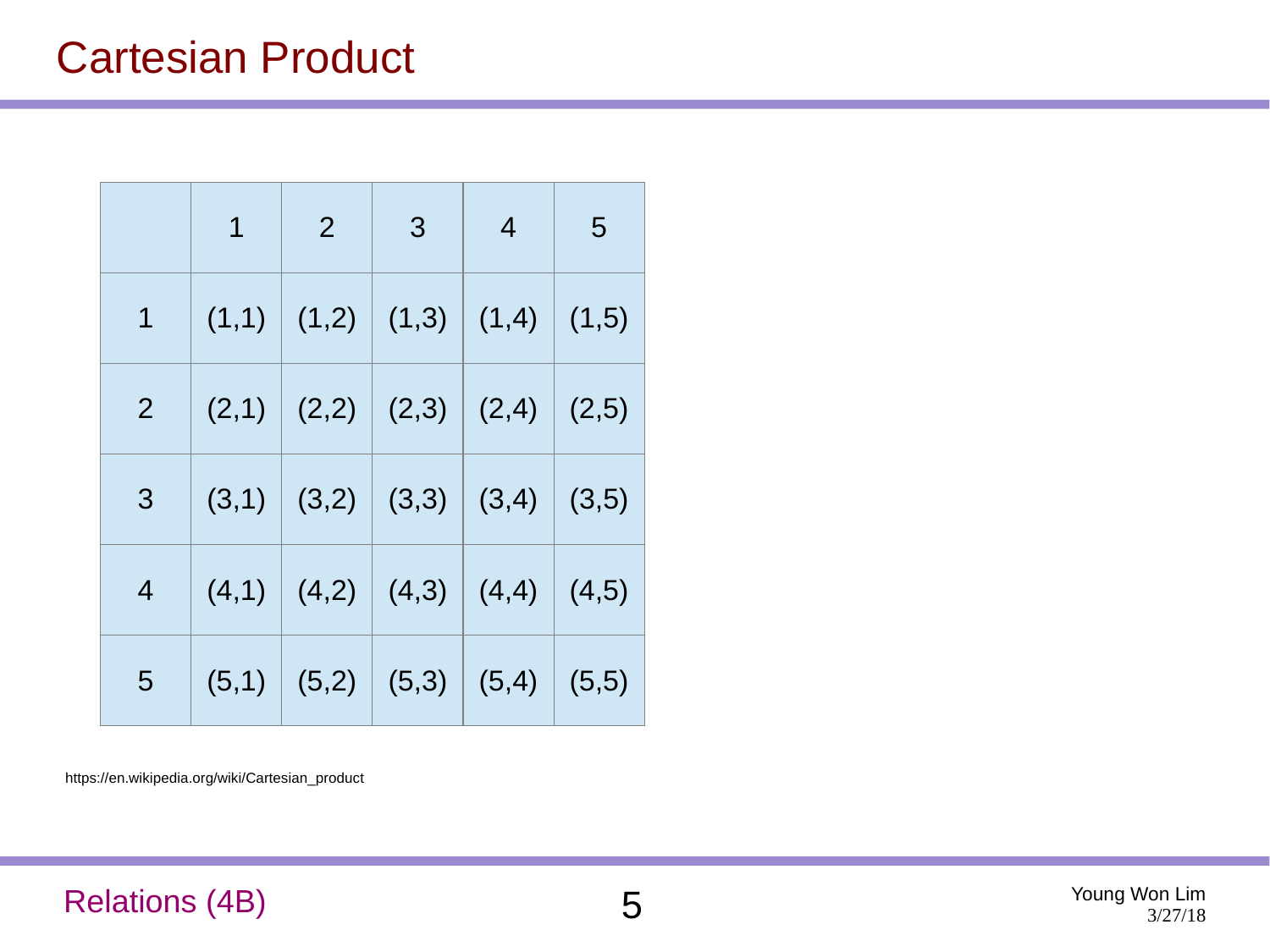#### Cartesian Product

|                | $1 \quad$ | $\begin{array}{ c c }$ 2 | $\mathbf{3}$                                    | $\overline{4}$ | $5\overline{)}$ |
|----------------|-----------|--------------------------|-------------------------------------------------|----------------|-----------------|
| 1              |           |                          | (1,1)   (1,2)   (1,3)   (1,4)   (1,5)           |                |                 |
| 2 <sup>7</sup> |           |                          | $(2,1)\big (2,2)\big (2,3)\big (2,4)\big (2,5)$ |                |                 |
| 3 <sup>1</sup> |           |                          | $(3,1)$ $(3,2)$ $(3,3)$ $(3,4)$ $(3,5)$         |                |                 |
| 4              |           |                          | $(4,1)$ $(4,2)$ $(4,3)$ $(4,4)$ $(4,5)$         |                |                 |
| 5              |           |                          | $(5,1)$ $(5,2)$ $(5,3)$ $(5,4)$ $(5,5)$         |                |                 |

|                                   | $1 \mid 2 \mid 3 \mid 4 \mid 5$ |  |
|-----------------------------------|---------------------------------|--|
| 1   IR1   IR2   IR3   IR4   IR5   |                                 |  |
| 2 $ 2R1 2R2 2R3 2R4 2R5 $         |                                 |  |
| $3$   3R1   3R2   3R3   3R4   3R5 |                                 |  |
| $4$   1R1   4R2   4R3   4R4   4R5 |                                 |  |
| $5$   5R1   5R2   5R3   5R4   5R5 |                                 |  |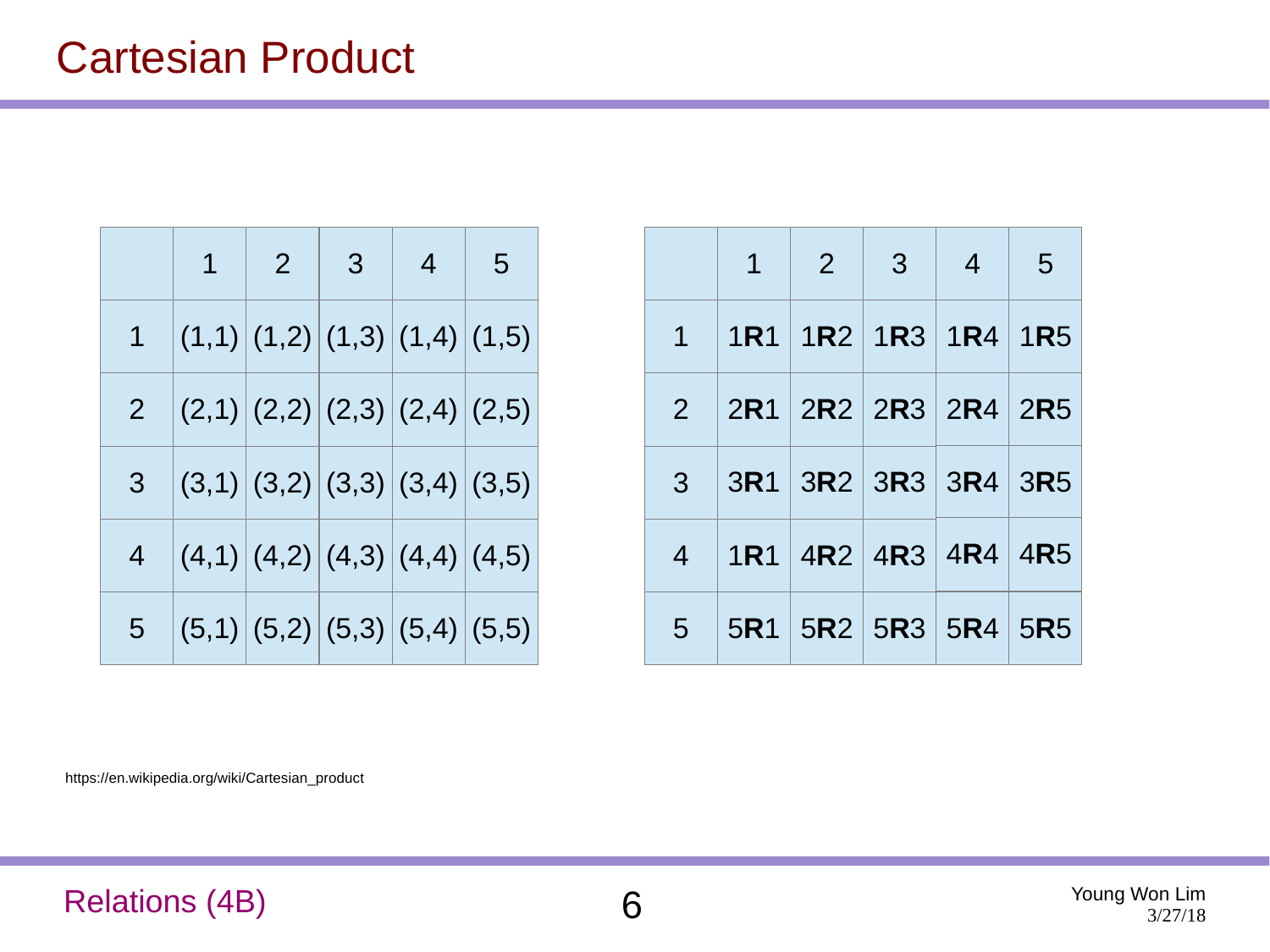## Types of Relations (1)



https://en.wikipedia.org/wiki/Reflexive\_relation

#### Relations (4B) 7

Young Won Lim 3/27/18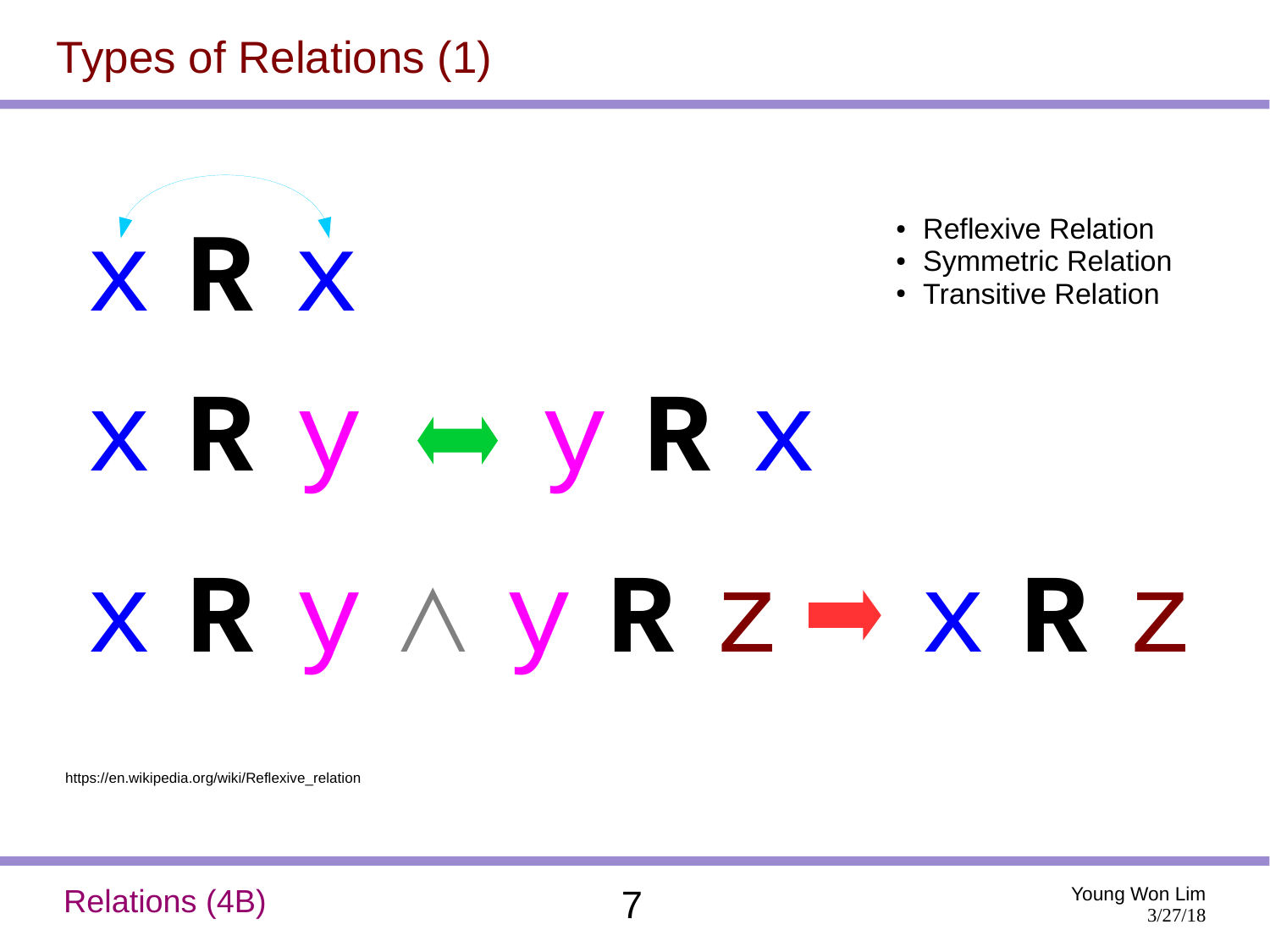#### Definitions of Relations

**Reflexive:** for all x in X it holds that x**Rx**.

```
Symmetric: for all x and y in X it holds that if xRy then yRx.
```
**Antisymmetric**: for all x and y in X, if  $xRy$  and  $yRx$  then  $x = y$ .

**Transitive**: for all x, y and z in X it holds that if x**R**y and y**R**z then x**R**z.

https://en.wikipedia.org/wiki/Reflexive\_relation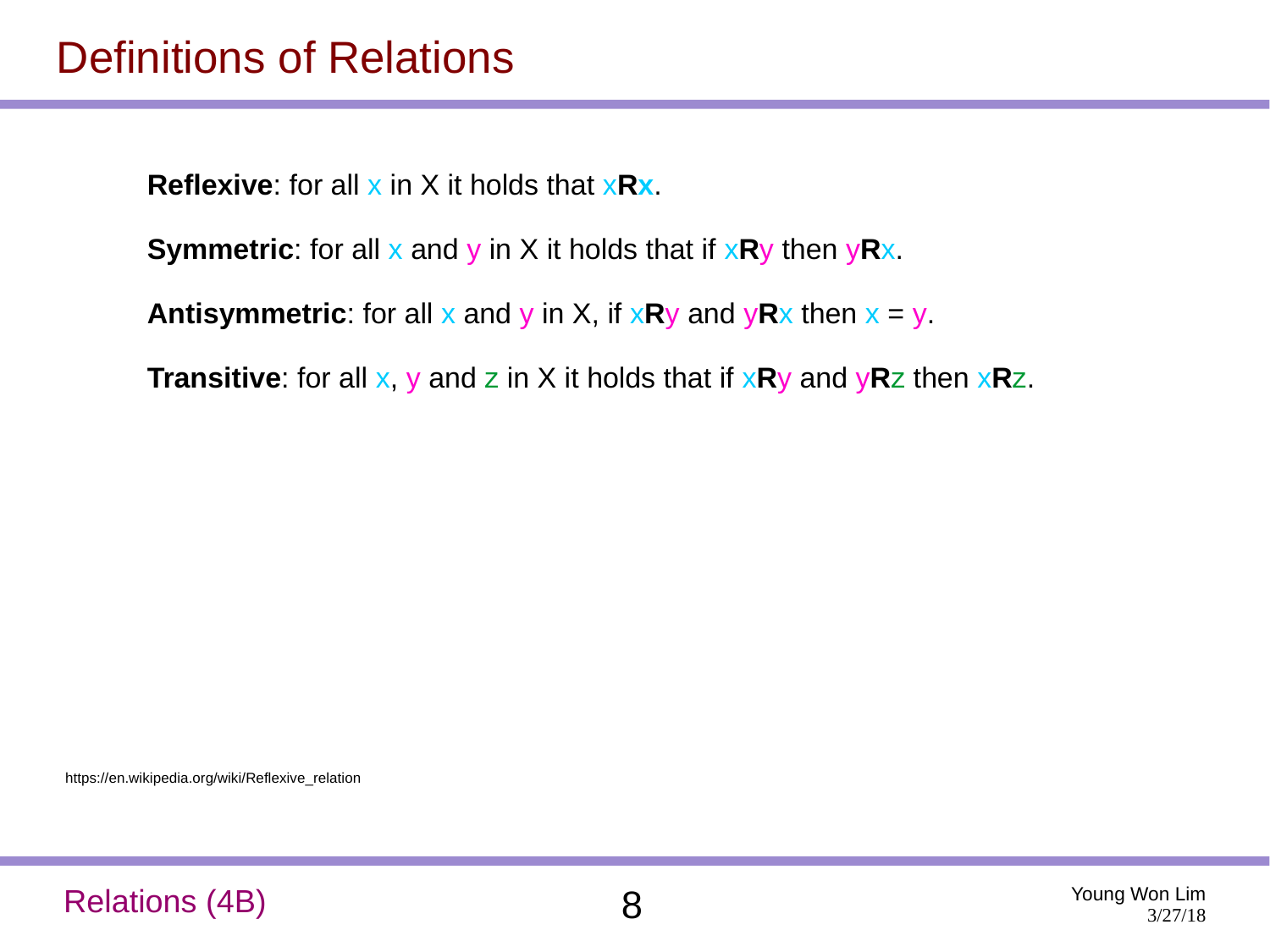#### More Definitions of Relations

A relation **R** on a set *A* is called **reflexive** if  $(a, a) \in \mathbb{R}$  for every element  $a \in \mathbb{A}$ .

A relation **R** on a set *A* is called **symmetric** if  $(b, a) \in \mathbb{R}$  whenever  $(a, b) \in \mathbb{R}$ , for all  $a, b \in \mathbb{A}$ 

A relation **R** on a set *A* such that for all a, b in **R**, if  $(a, b) \in \mathbb{R}$  and  $(b, a) \in \mathbb{R}$ , then  $a = b$  is called **anti-symmetric**.

A relation **R** on a set *A* is called **transitive** if whenever  $(a, b) \in \mathbb{R}$  and  $(b, c) \in \mathbb{R}$ , then  $(a, c) \in \mathbb{R}$ , for all  $a, b, c \in \mathbb{A}$ 

https://en.wikipedia.org/wiki/Reflexive\_relation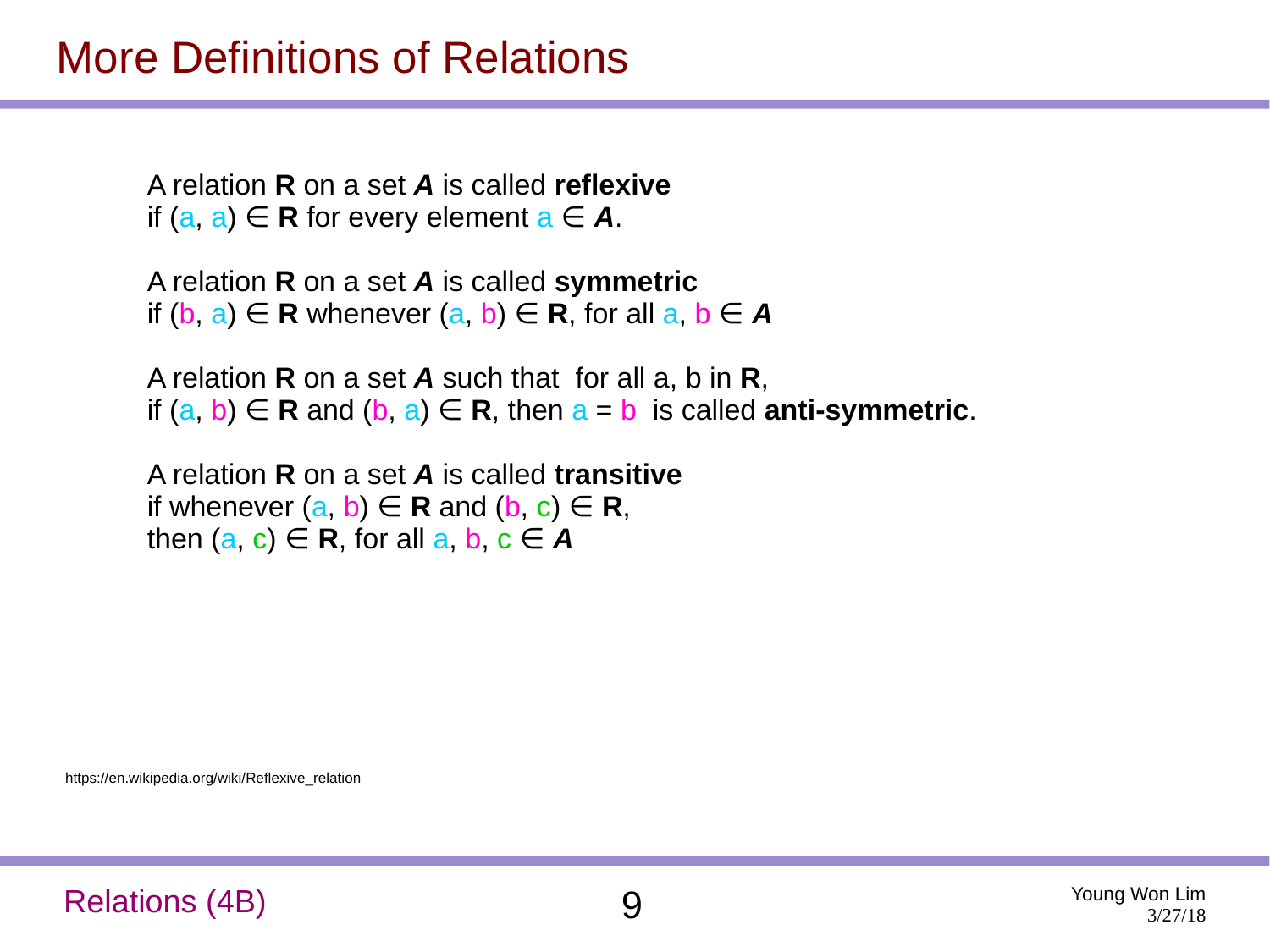## Relation Examples (1)

 $x \geq y$   $x > y$ 

|   | 1                       | $\mathbf{2}$                              | 3 | 4 | 5 |
|---|-------------------------|-------------------------------------------|---|---|---|
|   | $1 \quad (1,1)$         |                                           |   |   |   |
|   | <b>2</b> $ (2,1) (2,2)$ |                                           |   |   |   |
| 3 |                         | (3,1) (3,2) (3,3)                         |   |   |   |
| 4 |                         | (4,1) (4,2) (4,3) (4,4)                   |   |   |   |
|   |                         | <b>5</b> $ (5,1) (5,2) (5,3) (5,4) (5,5)$ |   |   |   |

|                         | 1                       | $\overline{2}$ | 3 | 4 | 5 |
|-------------------------|-------------------------|----------------|---|---|---|
| 1                       |                         |                |   |   |   |
|                         | <b>2</b> $ (2,1)$       |                |   |   |   |
| 3                       | (3,1) (3,2)             |                |   |   |   |
| $\overline{\mathbf{4}}$ | (4,1) (4,2) (4,3)       |                |   |   |   |
| 5 <sub>1</sub>          | (5,1) (5,2) (5,3) (5,4) |                |   |   |   |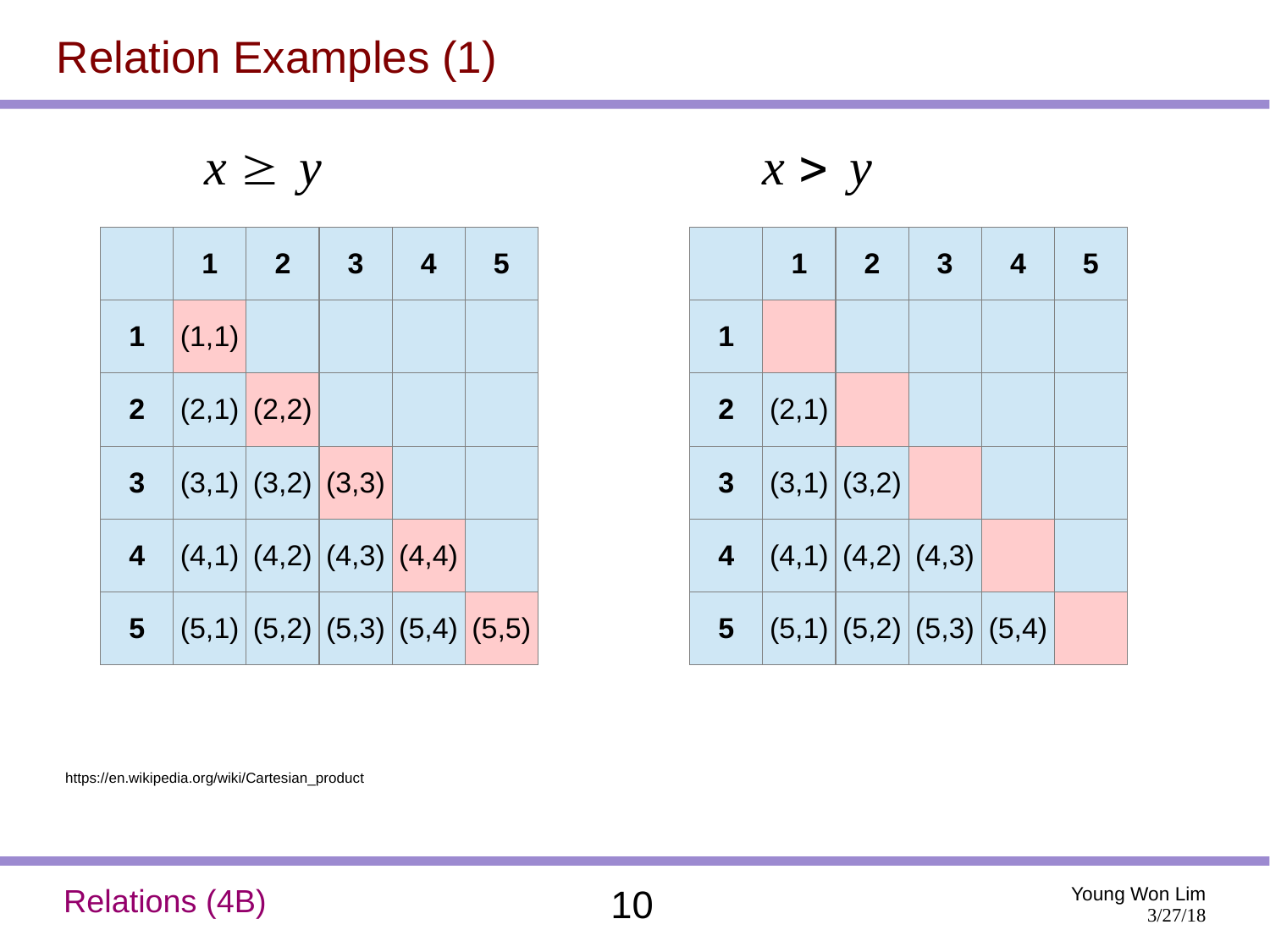## Relation Examples (2)

$$
x = y
$$

|                  | $\mathbf 1$ | $\mathbf{2}$ | 3     | 4     | 5     |
|------------------|-------------|--------------|-------|-------|-------|
| $\mathbf{1}$     | (1,1)       |              |       |       |       |
| $\overline{2}$   |             | (2,2)        |       |       |       |
| $\boldsymbol{3}$ |             |              | (3,3) |       |       |
| $\overline{4}$   |             |              |       | (4,4) |       |
| 5                |             |              |       |       | (5,5) |

$$
x = y \qquad \qquad x = y + 1
$$

|             | $\mathbf 1$       | 2 <sup>2</sup> | $\boldsymbol{3}$ | $\overline{\mathbf{4}}$ | 5 |
|-------------|-------------------|----------------|------------------|-------------------------|---|
| $\mathbf 1$ |                   |                |                  |                         |   |
|             | <b>2</b> $ (2,1)$ |                |                  |                         |   |
| 3           |                   | (3,2)          |                  |                         |   |
| 4           |                   |                | (4,3)            |                         |   |
| 5           |                   |                |                  | (5,4)                   |   |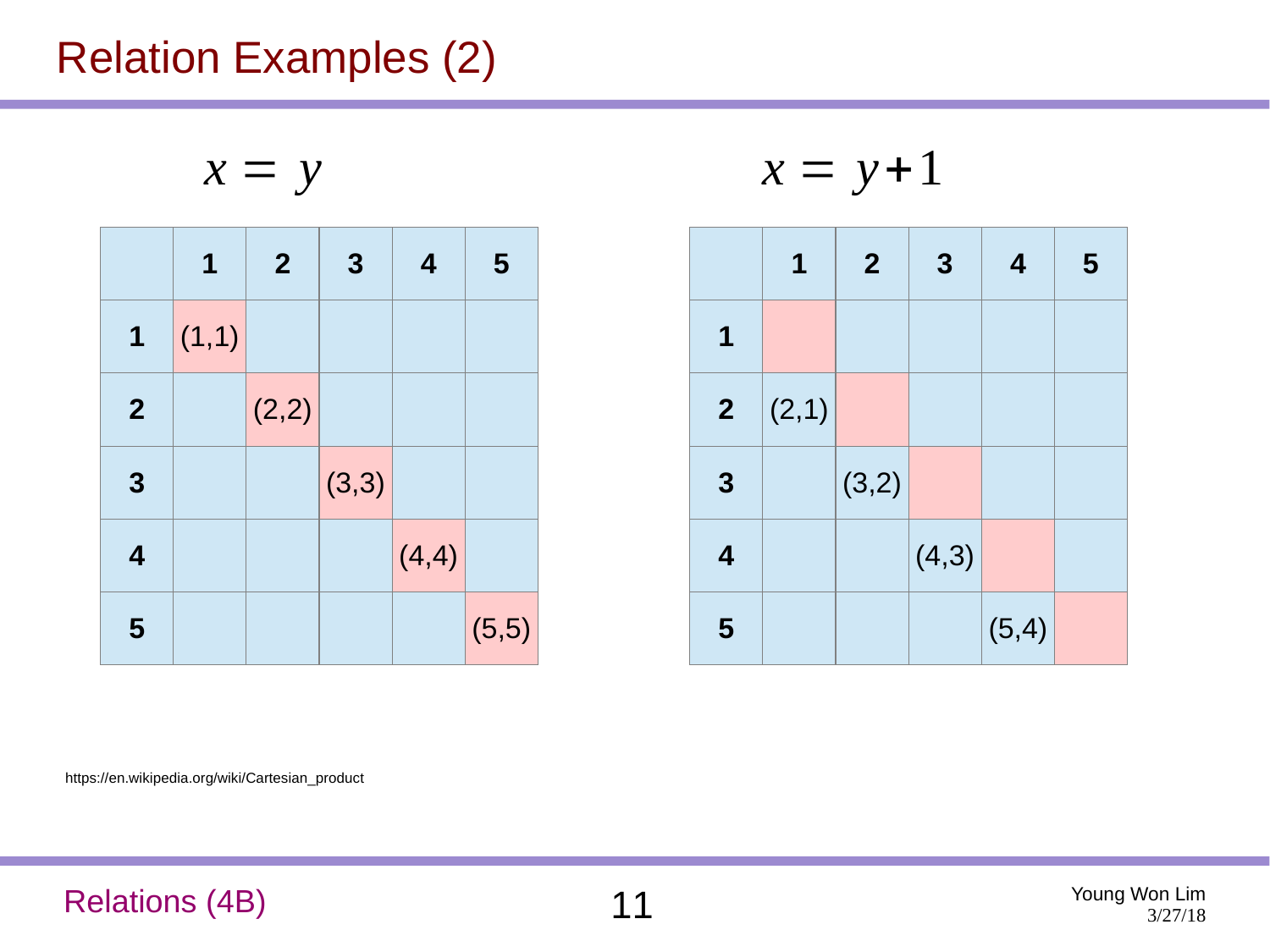## Relation Examples (3)

$$
x + y = 4 \qquad x + y \le 4
$$

|                | $\mathbf 1$ | $\overline{2}$ | 3     | $\overline{4}$ | 5 |
|----------------|-------------|----------------|-------|----------------|---|
| $\mathbf 1$    |             |                | (1,3) |                |   |
| $\overline{2}$ |             | (2,2)          |       |                |   |
| 3 <sup>7</sup> | (3,1)       |                |       |                |   |
| 4              |             |                |       |                |   |
| 5              |             |                |       |                |   |

$$
x + y \le 4
$$

|                | $\mathbf 1$          | $\overline{2}$ | 3 | $\overline{4}$ | 5 |
|----------------|----------------------|----------------|---|----------------|---|
|                | 1  (1,1) (1,2) (1,3) |                |   |                |   |
|                | 2 $ (2,1) (2,2)$     |                |   |                |   |
| 3 <sup>7</sup> | (3,1)                |                |   |                |   |
| 4              |                      |                |   |                |   |
| 5              |                      |                |   |                |   |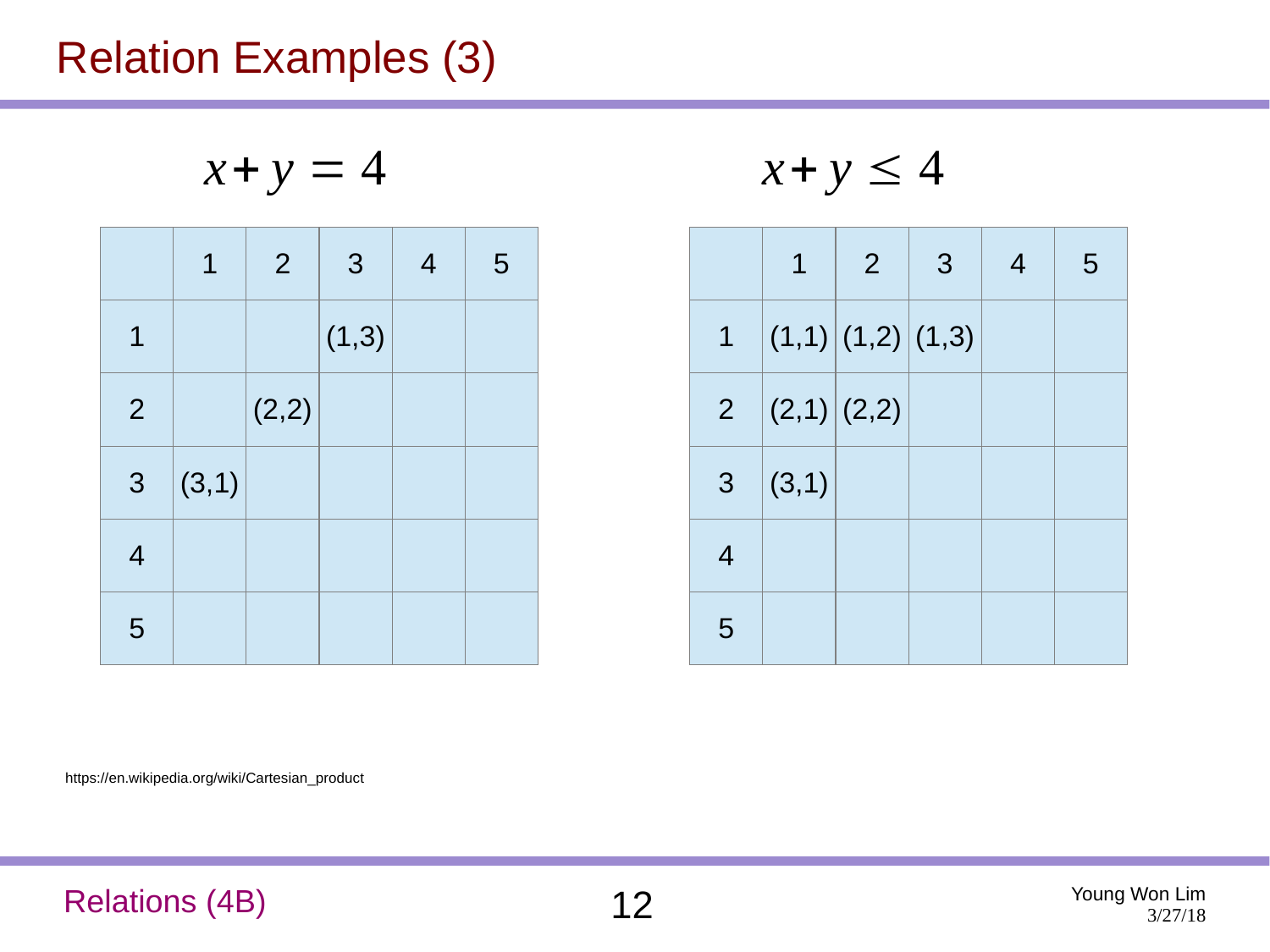#### Reflexive Relation Examples



Is true for this case (need not be true for  $\checkmark$ all cases)



#### Reflexive Relation **Irreflexive Relation**



https://en.wikipedia.org/wiki/Reflexive\_relation

#### Relations (4B) 13 Young Won Lim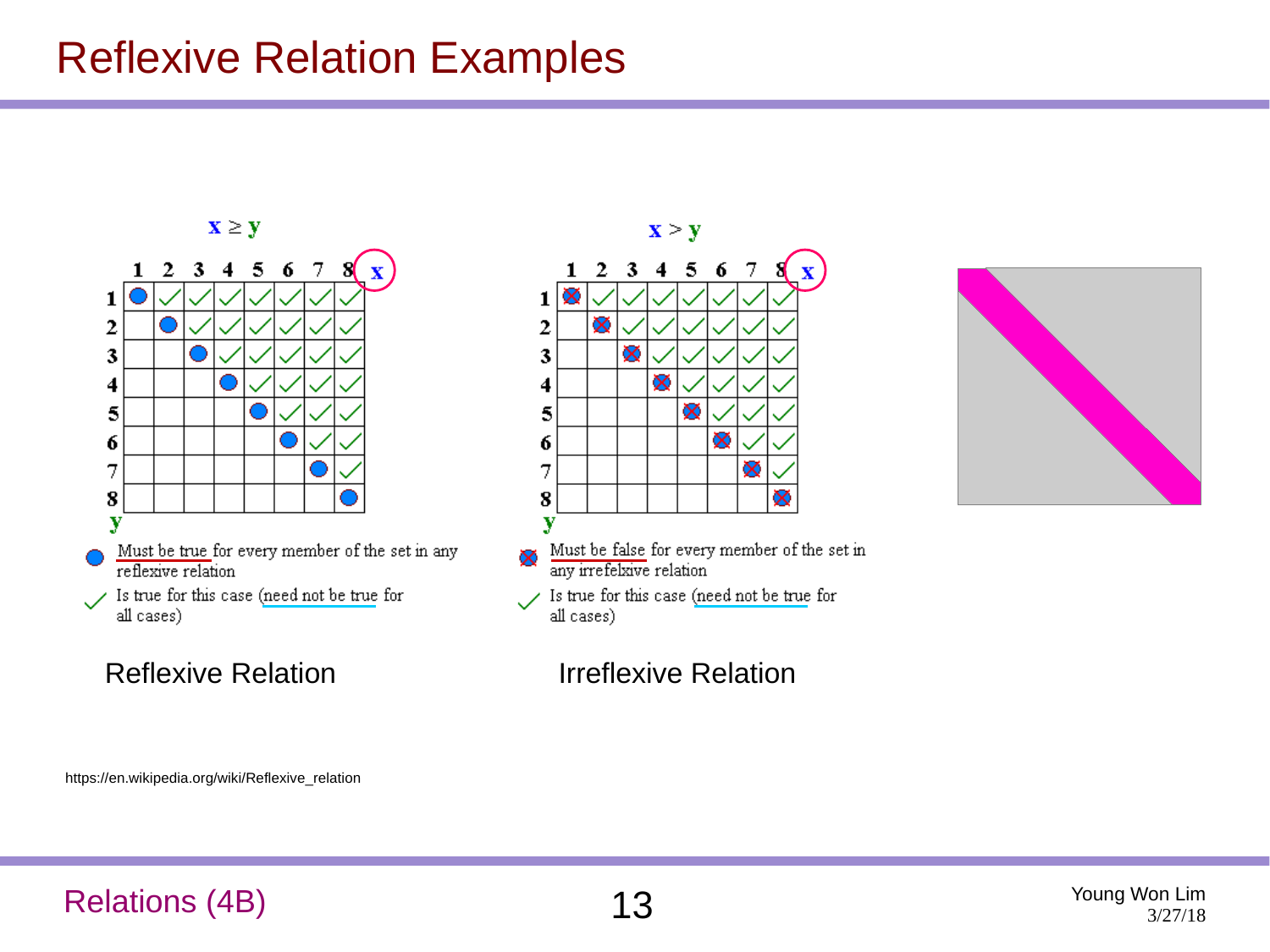## Symmetric Relation Examples

X and Y are odd



- Is true for this case (need not be true for all cases)
- Must be true if the check mark with the same number  $(z)$  is true for it to be a symmetric relation
- $z$  Is true for this case and requires the circle with the same number (z) to also be true for it to be a symmetric relation
	- Symmetric Relation

https://en.wikipedia.org/wiki/Cartesian\_product





#### Relations (4B)  $14$  Young Won Lim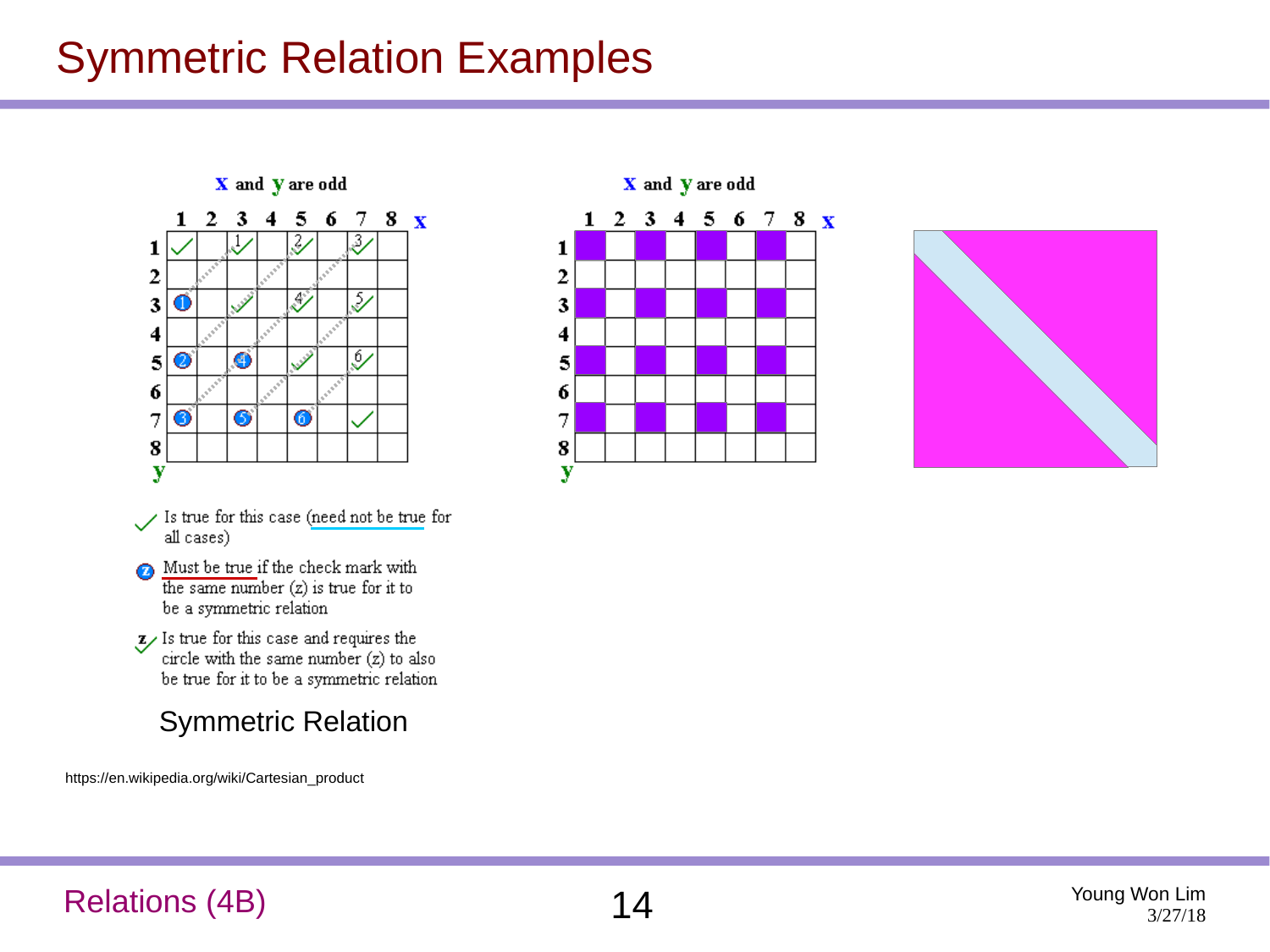## Anti-Symmetric Relation Examples



X is even and Y is odd





https://en.wikipedia.org/wiki/Cartesian\_product

#### Relations (4B) 15 Young Won Lim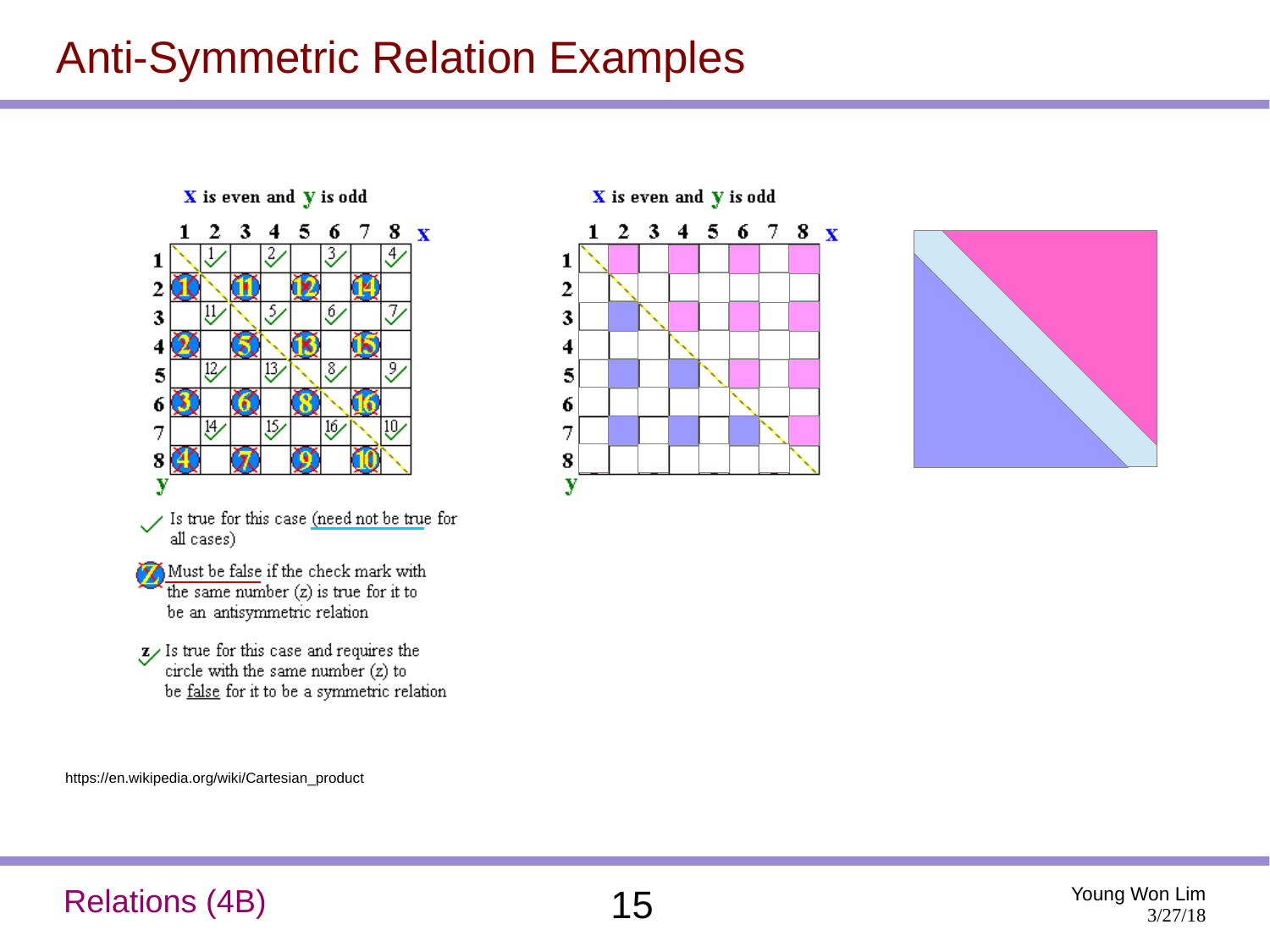#### Transitive Relation Examples



(i**R**j) ∧ (j**R** k) (i **R** k)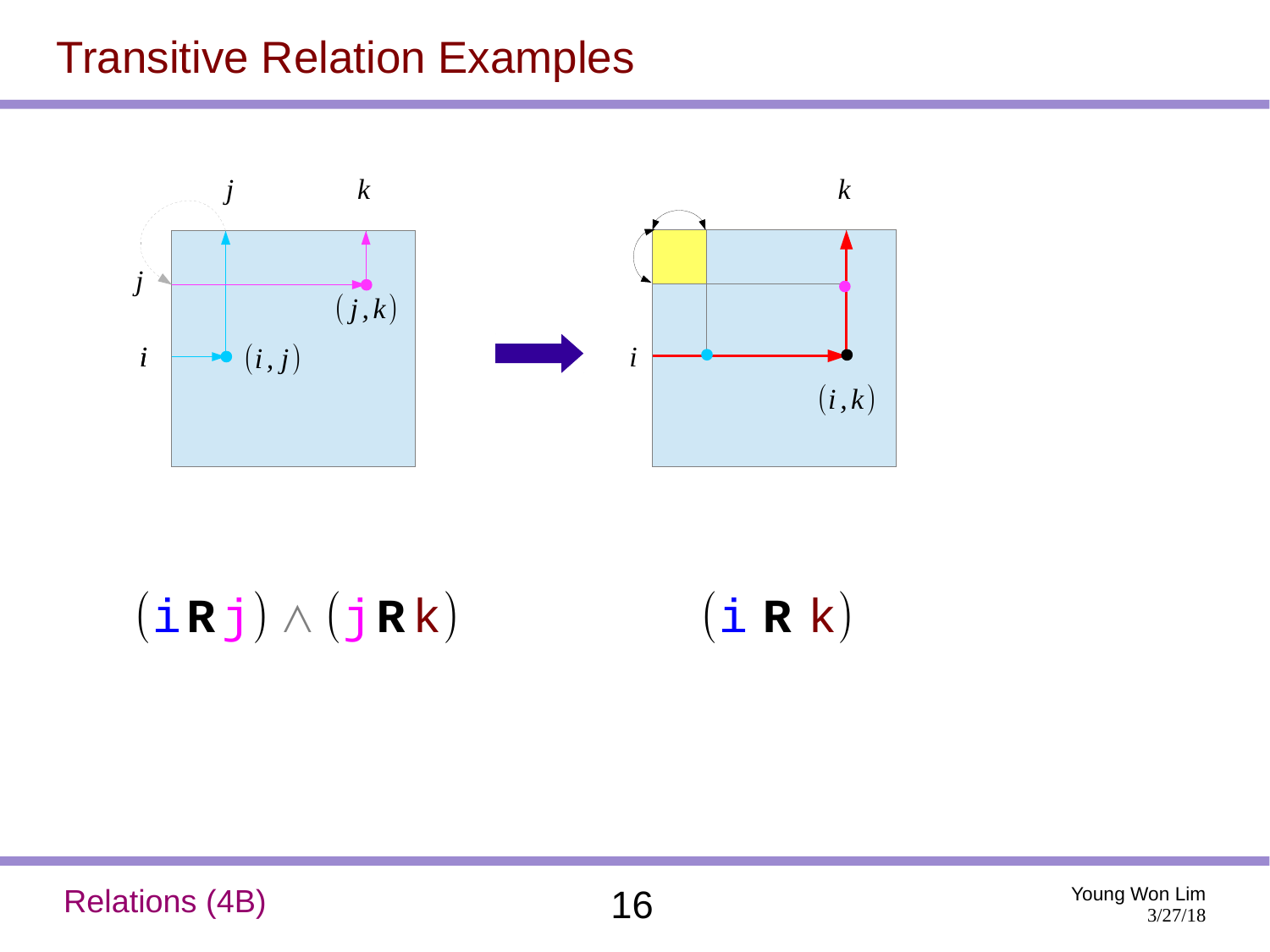#### Reflexive Relation

## $\forall x \quad (x, x) \in R$



All diagonal relations must exist

#### Relations (4B) 17 Young Won Lim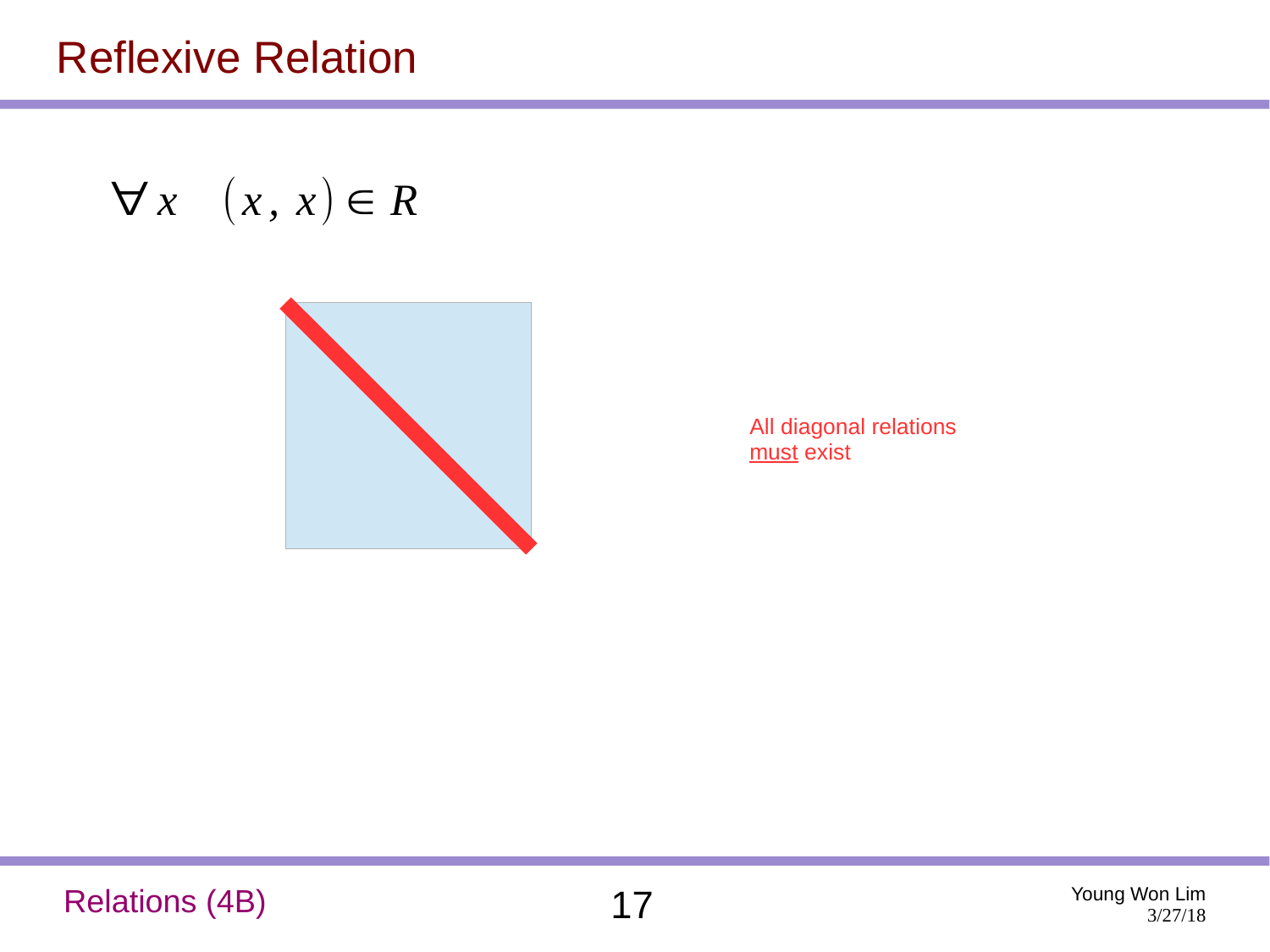## Symmetric Relation

 $\forall x, \forall y \ [ (x, y) \in R \rightarrow (y, x) \in R ]$ 



no relation is mandatory

but for any relation, its symmetric relation must exist including diagonal relations

symmetric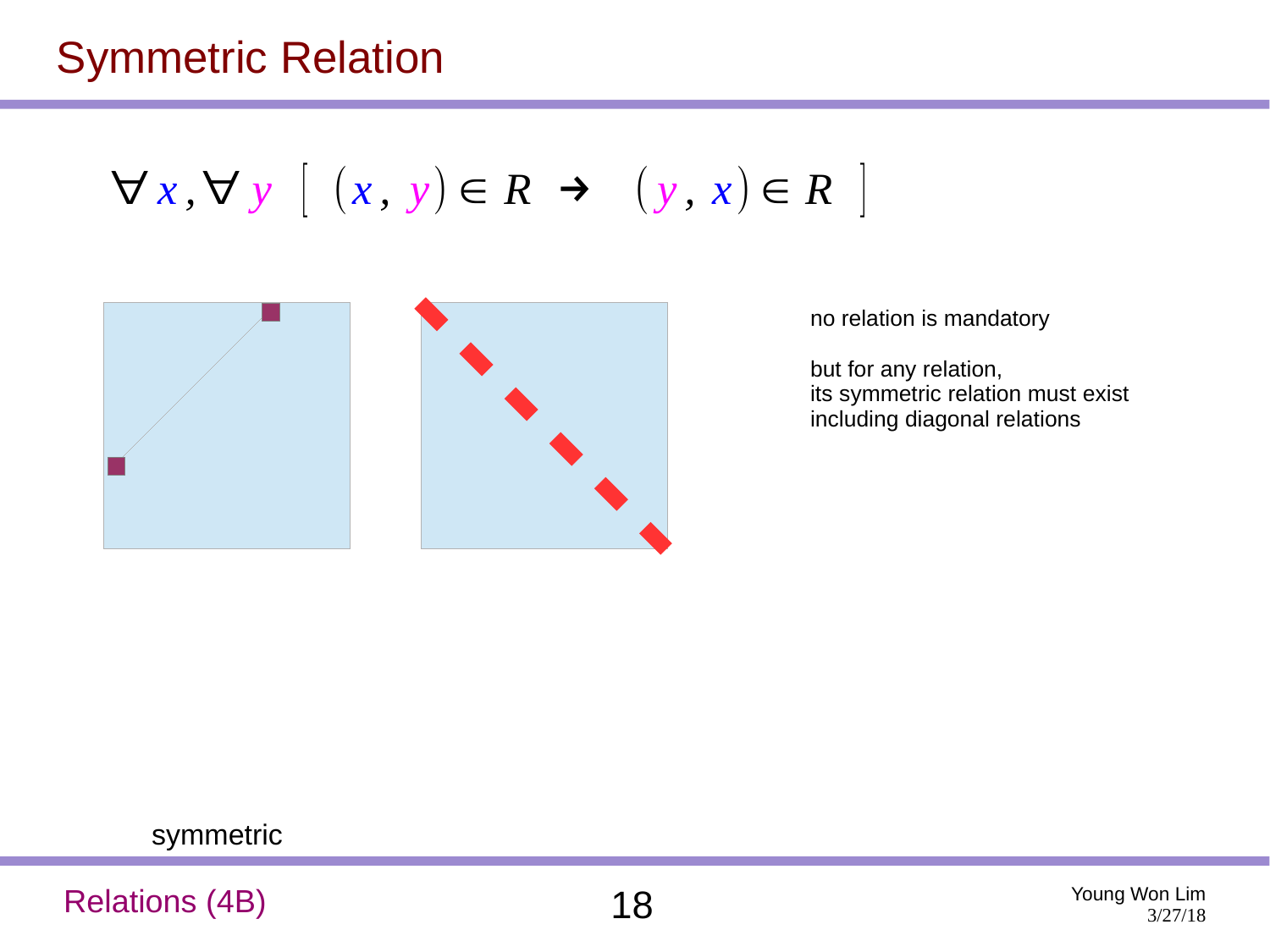## Symmetric Relation Examples

$$
\forall x, \forall y \ [ (x, y) \in R \rightarrow (y, x) \in R ]
$$



Relations (4B) 19 Young Won Lim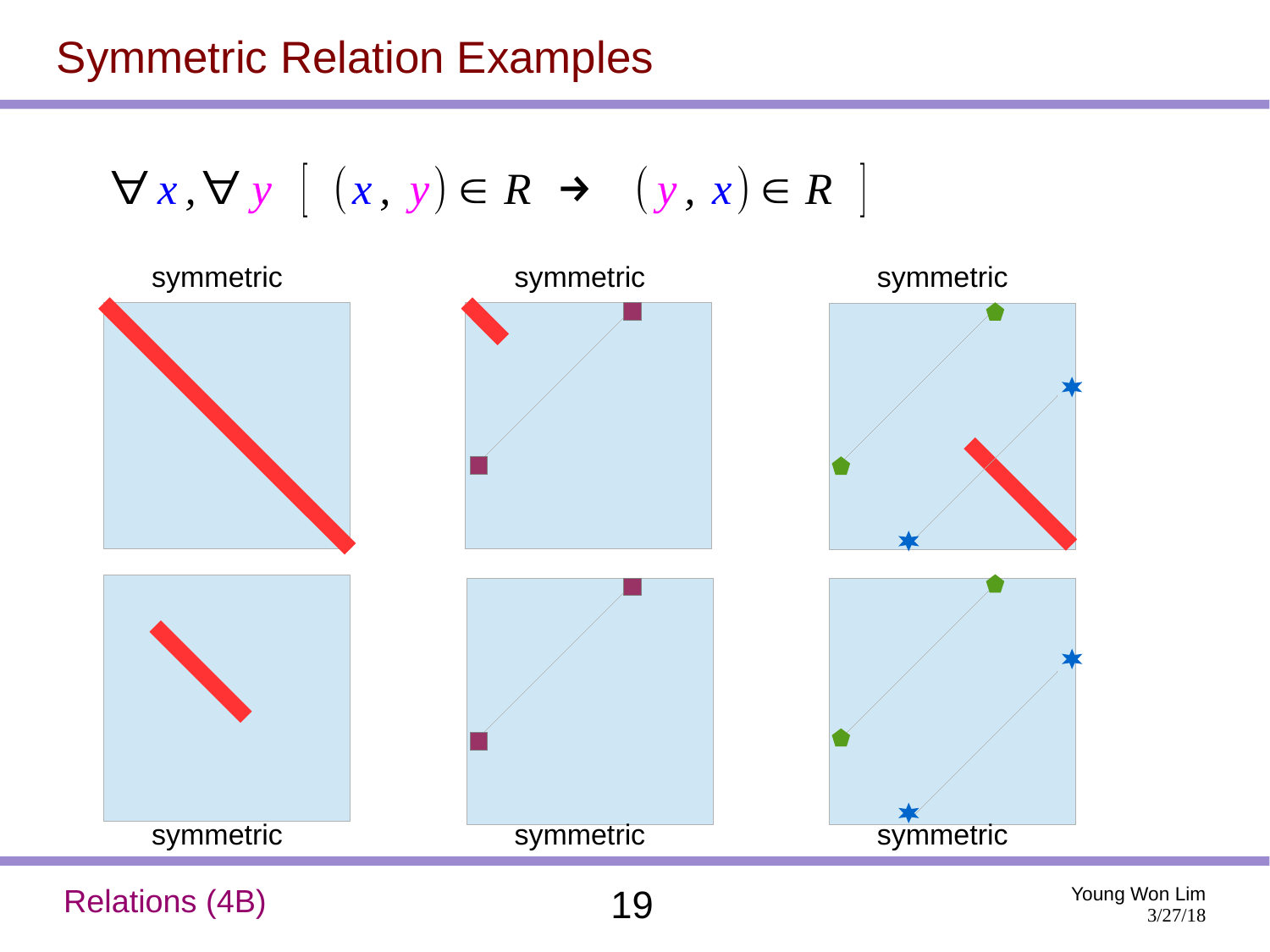#### Not Symmetric Relation

$$
\neg \{ \forall x, \forall y \mid (x, y) \in R \} \rightarrow \{ (y, x) \in R \} \}
$$
\n
$$
\exists x, \exists y \neg \{ \mid (x, y) \in R \} \rightarrow \{ (y, x) \in R \} \}
$$
\n
$$
\exists x, \exists y \neg \{ \neg \{ (x, y) \in R \} \lor \{ (y, x) \in R \} \}
$$
\n
$$
\exists x, \exists y \mid (x, y) \in R \} \land \neg \{ (y, x) \in R \} \}
$$
\n
$$
\exists x, \exists y \mid (x, y) \in R \} \land \neg \{ (y, x) \notin R \} \text{ counter example}
$$



Relations (4B) 20 Young Won Lim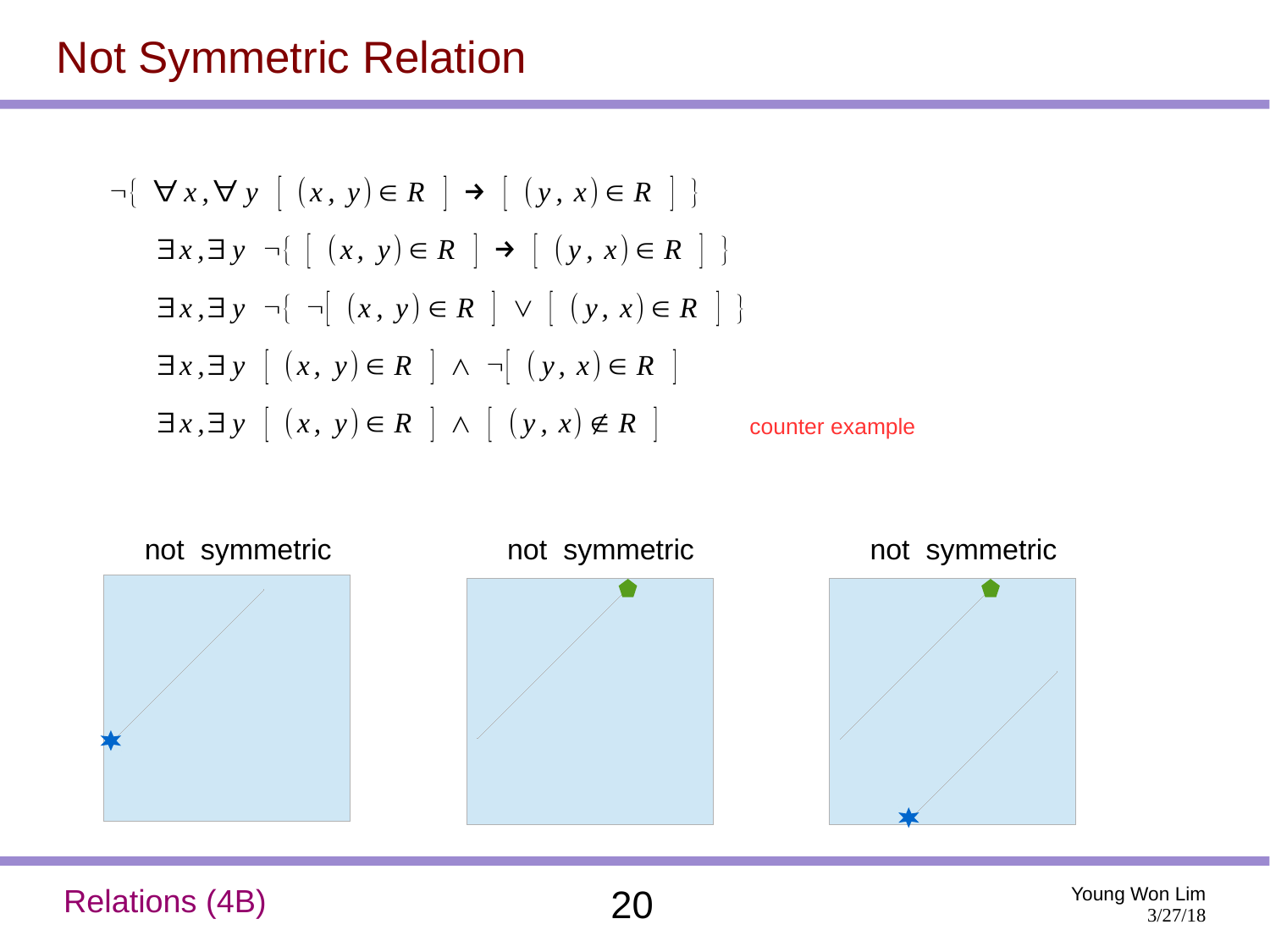## Anti-symmetric Relation

 $\forall x, \forall y$   $[(x, y) \in R \land (y, x) \in R) \rightarrow x = y$ 



no relation is mandatory

but for any relation, its symmetric relation must NOT exist excluding diagonal relations

#### Relations (4B) 21 Young Won Lim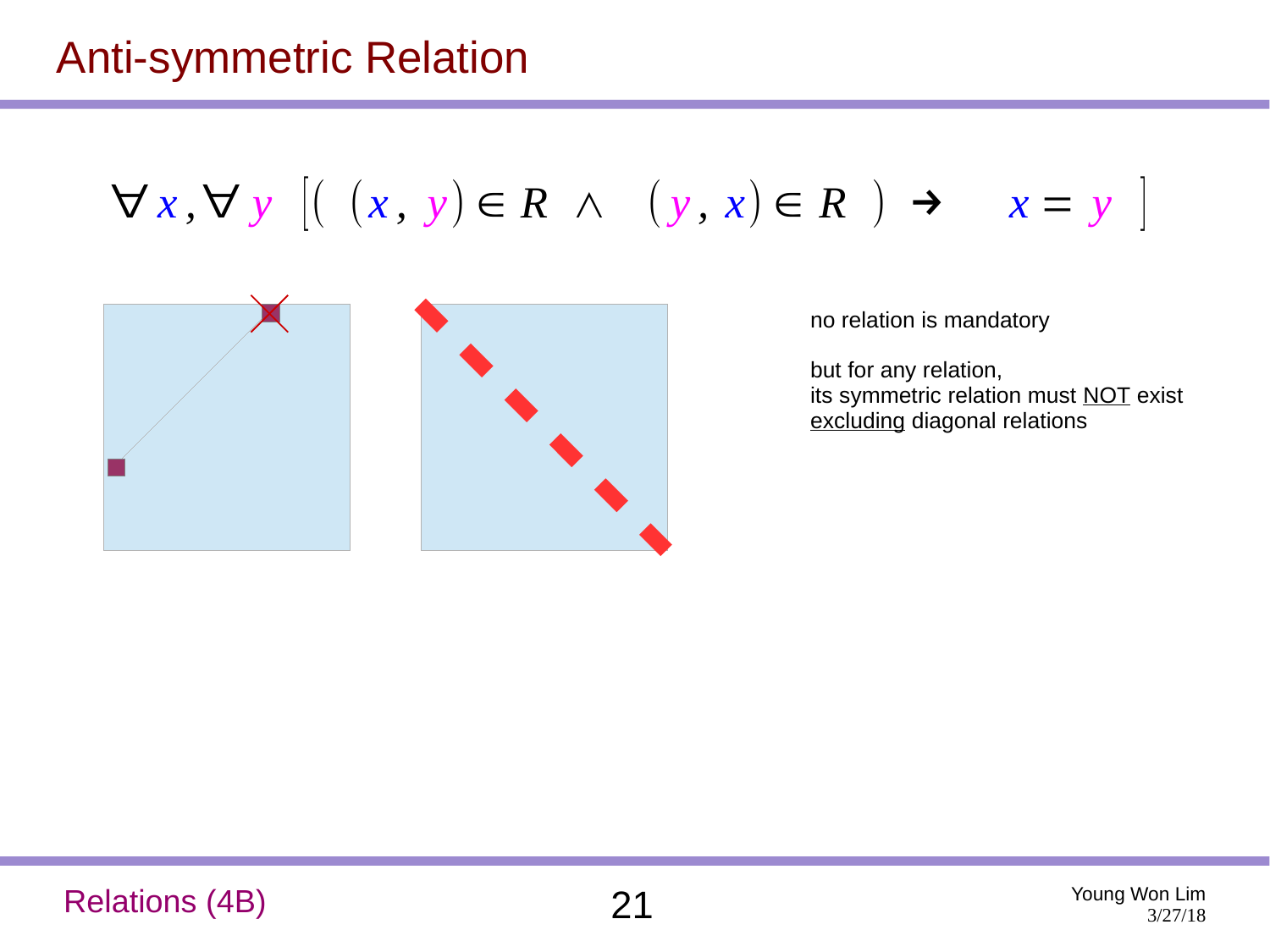## Anti-symmetric Relation Examples



Relations (4B) 22 Young Won Lim

3/27/18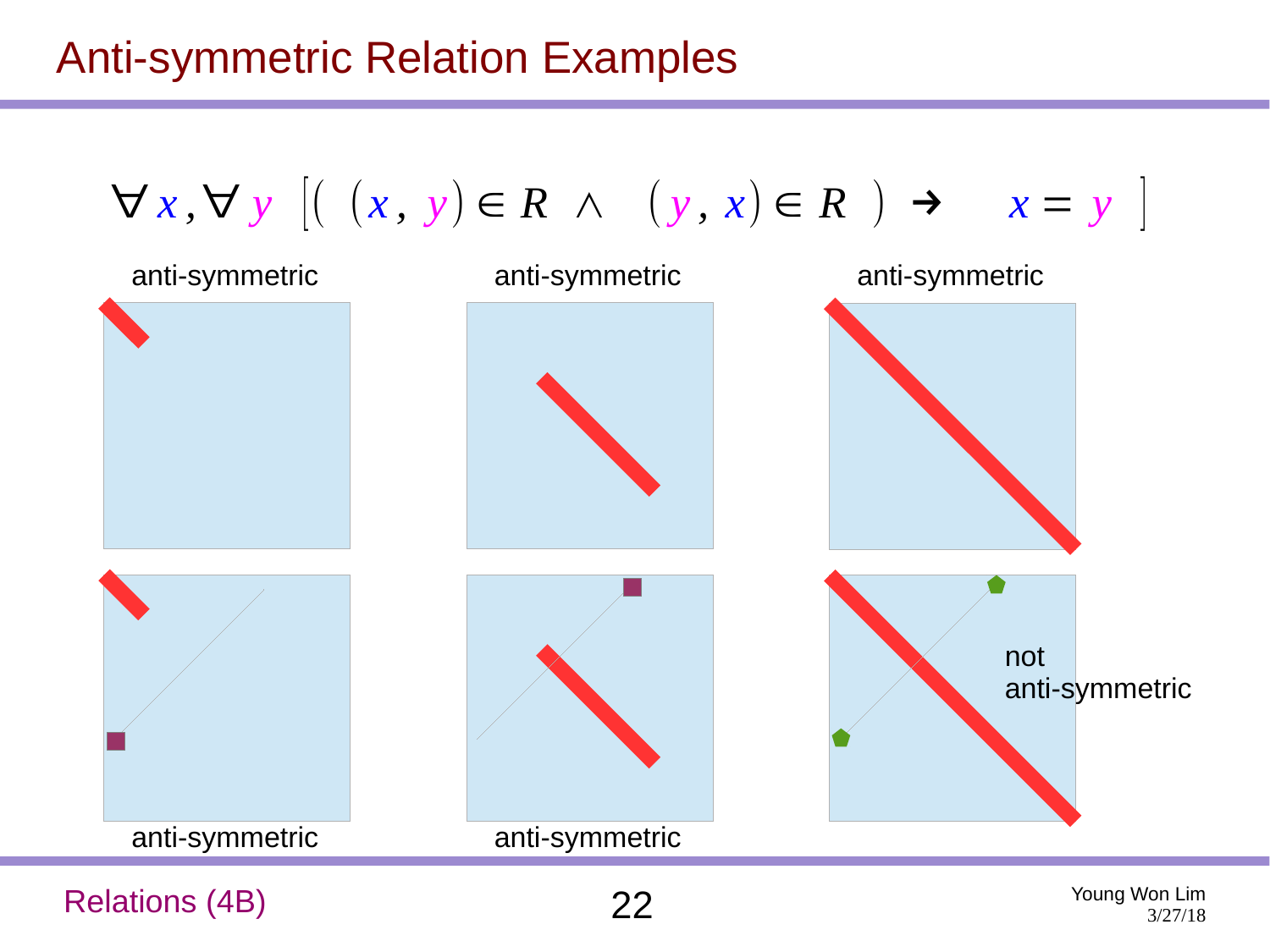#### Not Anti-symmetric Relation

$$
\neg \{\forall x, \forall y \ [ (x, y) \in R \land (y, x) \in R] \rightarrow [ x = y ]\}
$$
  
\n
$$
\exists x, \exists y \neg \{ [(x, y) \in R \land (y, x) \in R] \rightarrow [ x = y ]\}
$$
  
\n
$$
\exists x, \exists y \neg \{ \neg \ [ (x, y) \in R \land (y, x) \in R] \lor [ x = y ]\}
$$
  
\n
$$
\exists x, \exists y \{ [(x, y) \in R \land (y, x) \in R] \land \neg [ x = y ]\}
$$
  
\n
$$
\exists x, \exists y \{ [(x, y) \in R \land (y, x) \in R] \land [ x \neq y ]\}
$$
 counter example



Relations (4B) 23 Young Won Lim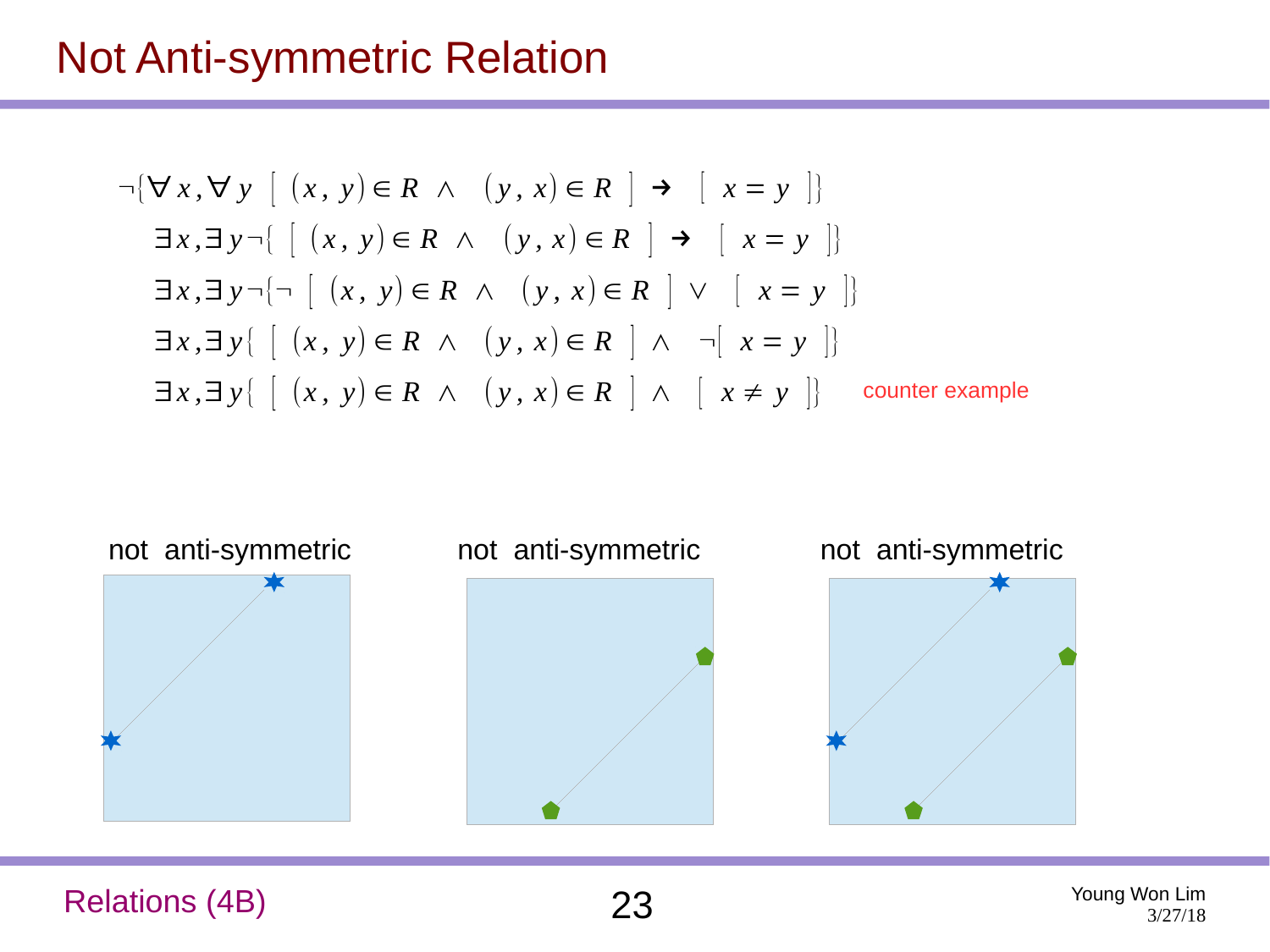## Not Symmetric vs Not Anti-Symmetric Relation

$$
\neg \{ \forall x, \forall y \ [ (x, y) \in R \ ] \rightarrow [ (y, x) \in R \ ] \}
$$
\n
$$
\exists x, \exists y \ [ (x, y) \in R \ ] \land [ (y, x) \notin R \ ]
$$
\n
$$
\neg \{ \forall x, \forall y \ [ (x, y) \in R \land (y, x) \in R \ ] \rightarrow [ x = y ] \}
$$
\n
$$
\exists x, \exists y \{ [ (x, y) \in R \land (y, x) \in R \ ] \land [ x \neq y ] \}
$$
\nnot anti-symmetric



Relations (4B) 24 Young Won Lim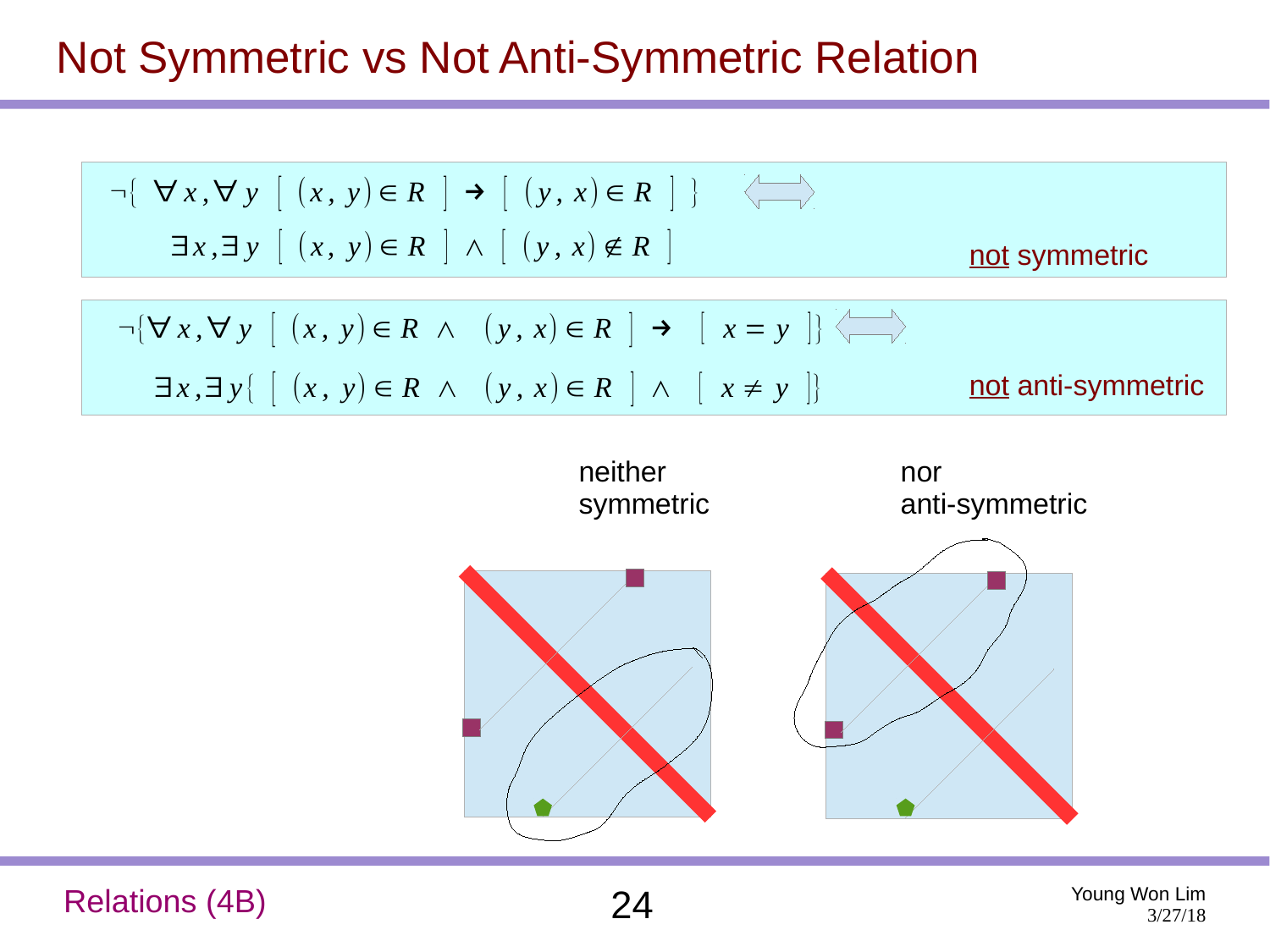## Reflexive, Symmetric, Anti-symmetric

$$
\forall x \ (x, x) \in R
$$
  

$$
\forall x, \forall y \ [ (x, y) \in R ] \rightarrow [ (y, x) \in R ]
$$
  

$$
\forall x, \forall y \ [ (x, y) \in R \land (y, x) \in R ] \rightarrow [ x = y ]
$$



| <b>Reflexive</b> |                                                                   |
|------------------|-------------------------------------------------------------------|
| Also, symmetric  | (no relation for $(x, y)$ where $x \neq y$ )                      |
|                  | Also, anti-symmetric (no relation for $(x, y)$ where $x \neq y$ ) |

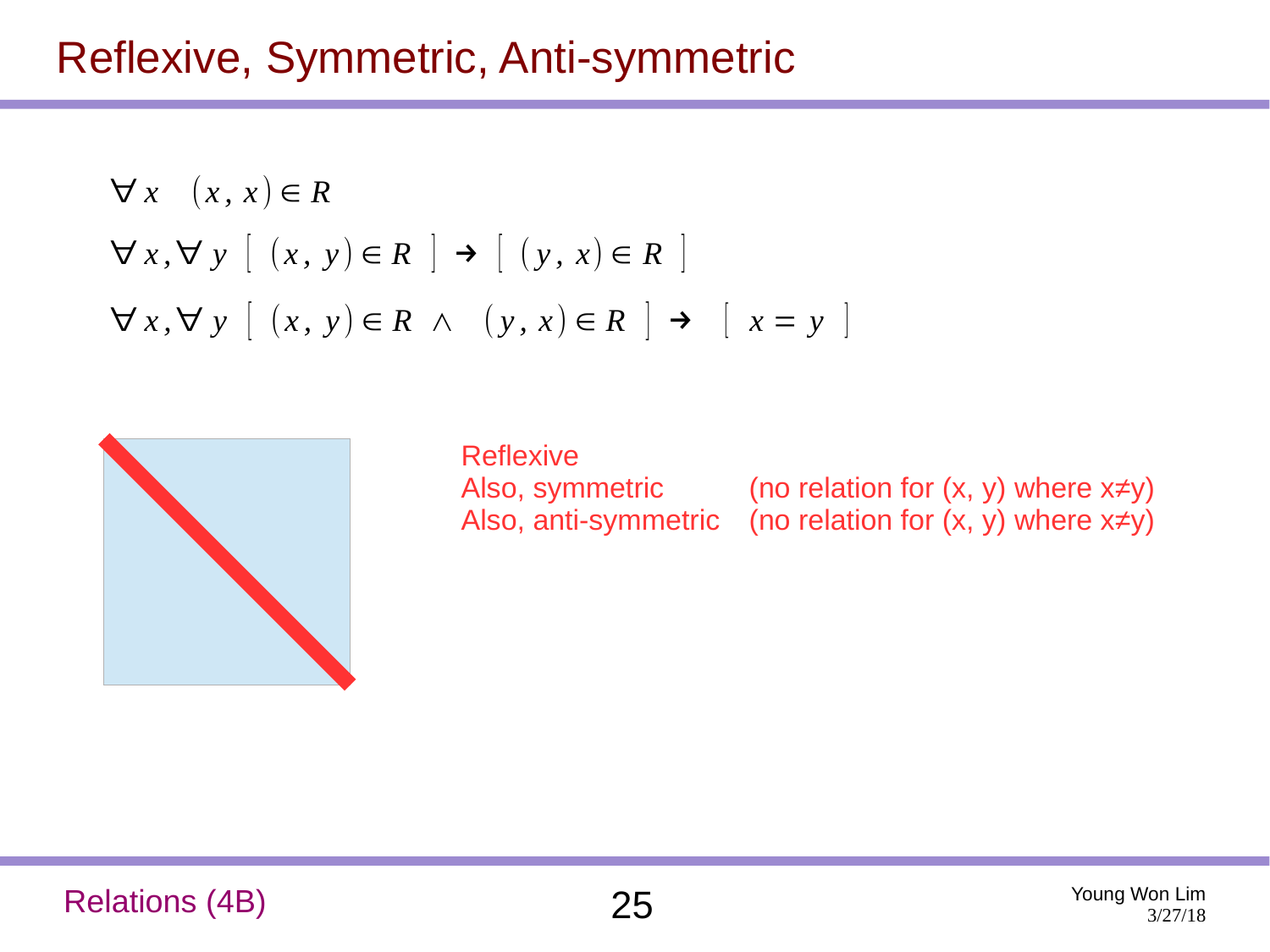#### Not Anti-symmetric Relation

$$
\neg \{\forall x, \forall y \ [ (x, y) \in R \land (y, x) \in R] \rightarrow [ x = y ]\}
$$
  
\n
$$
\exists x, \exists y \neg \{ [(x, y) \in R \land (y, x) \in R] \rightarrow [ x = y ]\}
$$
  
\n
$$
\exists x, \exists y \neg \{ \neg \ [ (x, y) \in R \land (y, x) \in R] \lor [ x = y ]\}
$$
  
\n
$$
\exists x, \exists y \{ [(x, y) \in R \land (y, x) \in R] \land \neg [ x = y ]\}
$$
  
\n
$$
\exists x, \exists y \{ [(x, y) \in R \land (y, x) \in R] \land [ x \neq y ]\}
$$
 counter example



Relations (4B) 26 Young Won Lim

3/27/18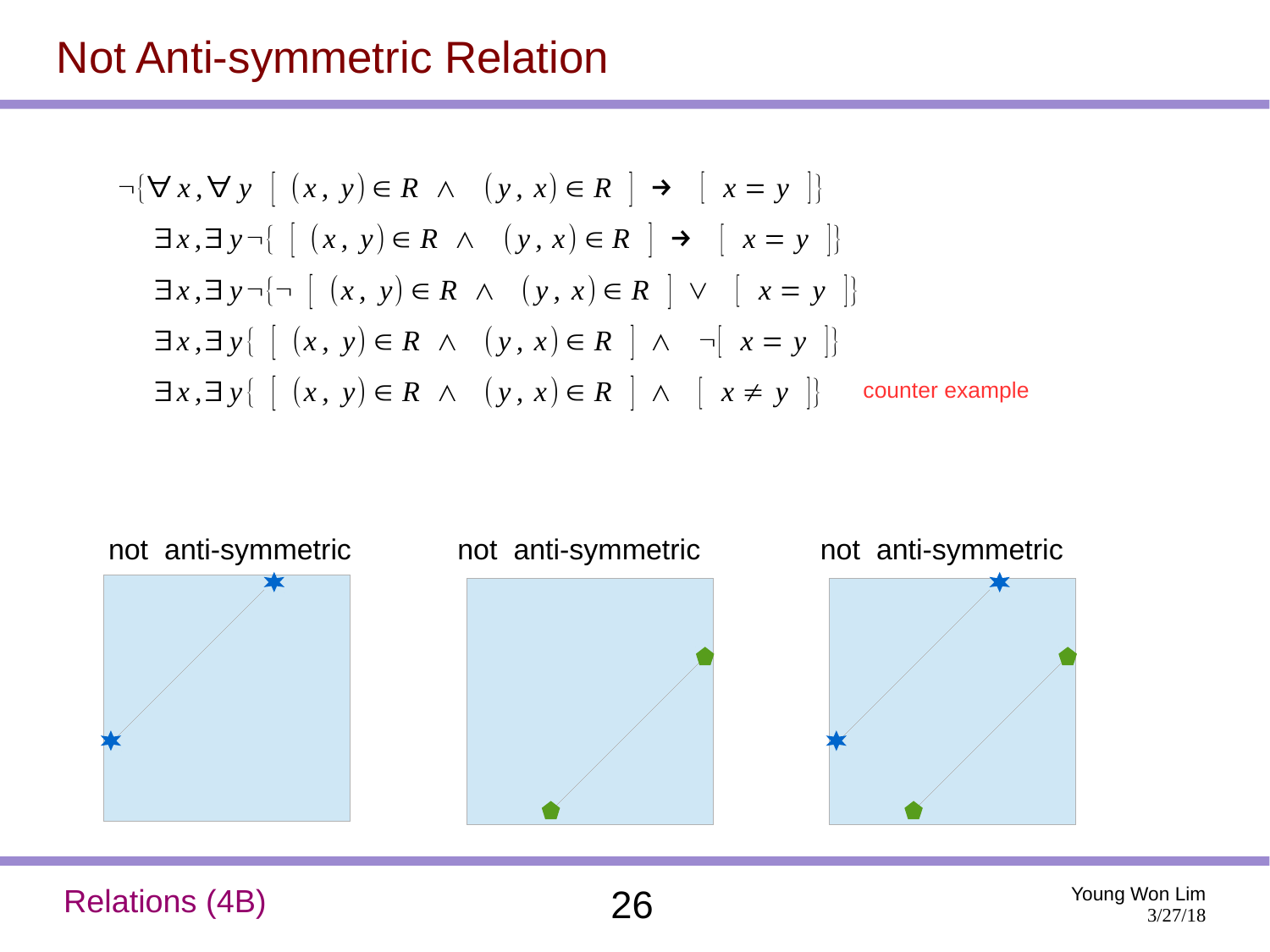## Symmetric vs Anti-Symmetric Relation

not symmetric  $\rightarrow$  anti-symmetric not anti-symmetric  $\neq$  symmetric



Relations (4B) 27 Young Won Lim